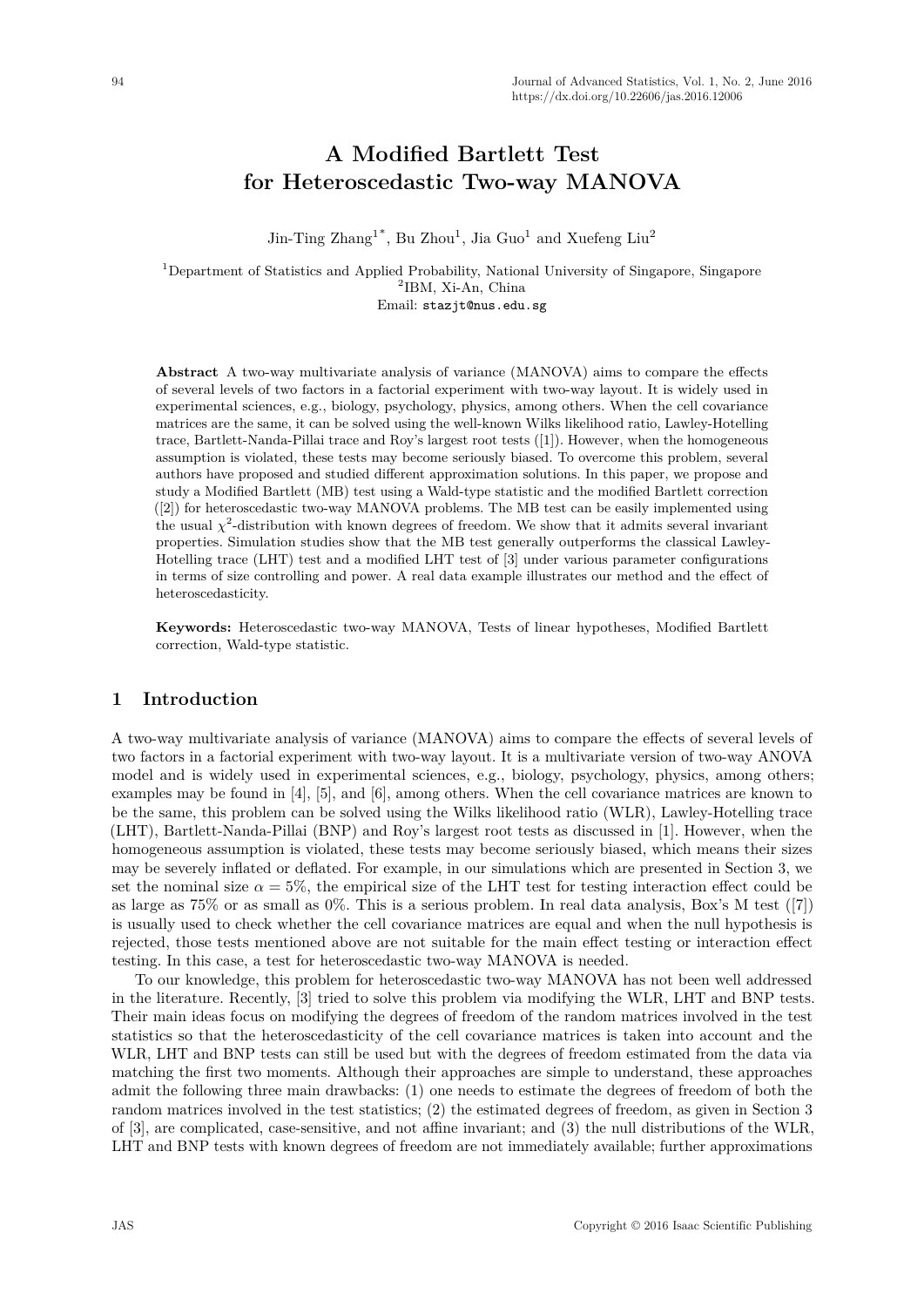based on  $\chi^2$  or normal asymptotic expansions are needed, as shown in Sections 3.1 and 3.2 of [3]. To overcome these drawbacks, using Wishart-approximation,  $[8]$  proposed an approximate Hotelling  $T^2$  test, and [9] improved [3]'s modified MANOVA tests. [10,11] studied an approximate degrees of freedom F-test for heteroscedastic two-way ANOVA and one-way MANOVA respectively.

The most related topic to the heteroscedastic two-way MANOVA is the heteroscedastic one-way MANOVA which tests the effect of a factor, having k levels, in an experimental design. When  $k = 2$ , this problem is often referred to as the multivariate Behrens-Fisher (BF) problem and it has been well addressed in the literature by various authors including [12], [13], [14], [15], [16], [17], [18], and [19], among others. [18]'s test is based on a Wald-type statistic's asymptotic distribution and the modified Bartlett correction of [2]. [2] proposed several monotone transformations that can be applied to a wide class of approximately chi-squared distributed statistics, aiming to improve the chi-squared approximation accuracy. According to [18]'s simulation studies, the MB test based on [2]'s method works well for the two-sample multivariate Behrens-Fisher problem. We feel this idea also works for heteroscedastic two-way MANOVA models, so we propose and study the MB test in this paper. Following [18], we use a Wald-type statistic (see for example, [20]) and adopt the modified Bartlett correction. Our MB test admits several nice properties: (1) it has a simple form and its P-value is easy to compute using a chi-square distribution with known degrees of freedom; (2) it is shown to be affine-invariant; (3) all the related tests under the two-way MANOVA, such as the main effect, interaction effect, post hoc, and contrast tests among others, can be unified under a common framework — a general linear hypothesis test. The MB test is shown to be invariant under different choices of the matrices used to define the same hypothesis; and (4) it works well. Simulation results reported in Section 3 show that the MB test generally outperforms the LHT test in terms of size controlling and [3]'s LHT*<sup>m</sup>* test in terms of size and power under heteroscedastic cases. The simulations also show that the MB test does not lose much power in homogenous cases compared to the LHT test, indicating the MB test also works well when the cell covariance matrices are the same. We would also like to mention that it is straight forward to extend the ideas and methodologies for two-way heteroscedastic MANOVA to three and higher-way heteroscedastic MANOVA where more factors are considered as done in [8].

It is worthwhile to mention that heteroscedastic ANOVA and MANOVA problems have been paid much attention in the past decades due to their interesting and challenging nature. There are two major kinds of methods: simulation-based approaches and approximation-based approaches. The references mentioned earlier among others are generally approximation-based approaches. In the literature, simulation-based approaches are also popular due to their simplicity and recent advance of computation powers. For example, to deal with heteroscedasticity, [21] proposed a simulation-based approximate test. [22] proposed another simulation-based test using the concept of generalized P-values, resulting in a so-called generalized F-test. The generalized P-values method is further studied by [23] and [24]. [25] compared the performance of a parametric bootstrap test with the generalized F-test of [22]. [26] proposed a bootstrap method and [27] studied a permutation test for general ANOVA problems. A drawback of simulation-based approaches is that they are often time-consuming especially when the sample sizes are large.

The rest of the paper is organized as follows. The methodologies for the MB test are presented in Section 2. Simulation results are presented in Section 3. An example using a data set from a smoking cessation trial is presented in Section 4. Finally, some technical proofs of the main results are given in the Appendix.

### **2 Methodologies**

#### **2.1 Main and Interaction Effects in Two-way MANOVA Models**

Consider a two-way experiment with two factors A and B having *a* and *b* levels, respectively, with a total of *ab* factorial combinations or cells. Suppose at the  $(i, j)$ -th cell, we have a *p*-dimensional random sample:  $y_{ijk}$ ,  $k = 1, 2, \dots, n_{ij}$ , satisfying the following model:

$$
\mathbf{y}_{ijk} = \boldsymbol{\mu}_{ij} + \boldsymbol{\epsilon}_{ijk}, \ \boldsymbol{\epsilon}_{ijk} \sim N_p(\mathbf{0}, \boldsymbol{\Sigma}_{ij}), \ k = 1, \cdots, n_{ij}, \tag{1}
$$

where  $\mu_{ij}$ :  $p \times 1$  and  $\Sigma_{ij}$ :  $p \times p$  are the cell mean vector and cell covariance matrix of the random sample at the (*i, j*)-th cell. All these *ab* samples are assumed to be independent with each other. In this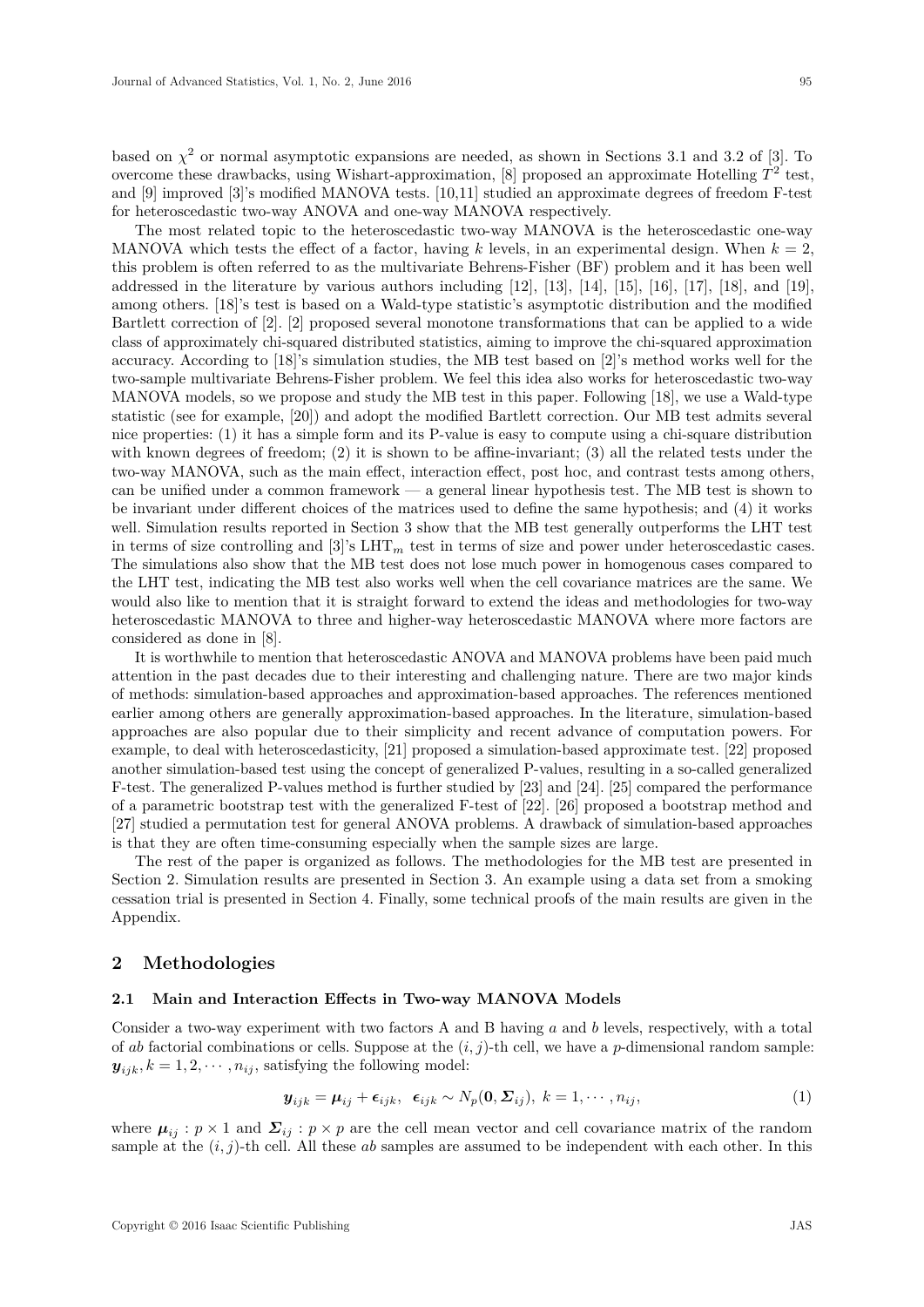subsection, we aim to represent the main and interaction effects as linear combinations of the cell means which are estimable in the two-way MANOVA model (2) as described below.

In two-way MANOVA, the cell mean vectors  $\mu_{ij}$  are usually decomposed into the form  $\mu_{ij}$  =  $\mu_0 + \alpha_i + \beta_j + \gamma_{ij}, i = 1, 2, \dots, a; j = 1, 2, \dots, b$ , where  $\mu_0$  is the grand mean vector,  $\alpha_i$  and  $\beta_j$  are the *i*-th and *j*-th main effects of factors A and B, respectively, and  $\gamma_{ij}$  is the  $(i, j)$ -th interaction effect between factors A and B so that (1) can be further written as the following well-known two-way MANOVA model:

$$
\mathbf{y}_{ijk} = \boldsymbol{\mu}_0 + \boldsymbol{\alpha}_i + \boldsymbol{\beta}_j + \boldsymbol{\gamma}_{ij} + \boldsymbol{\epsilon}_{ijk}, \ \boldsymbol{\epsilon}_{ijk} \sim N_p(\mathbf{0}, \boldsymbol{\Sigma}_{ij}), k = 1, 2, \cdots, n_{ij}; \ i = 1, 2, \cdots, a; j = 1, 2, \cdots, b.
$$
\n(2)

For this model, we are interested in the following three null hypotheses:

$$
H_{0A} : \alpha_1 = \alpha_2 = \dots = \alpha_a = \mathbf{0},
$$
  
\n
$$
H_{0B} : \beta_1 = \beta_2 = \dots = \beta_b = \mathbf{0},
$$
  
\n
$$
H_{0AB} : \gamma_{11} = \dots = \gamma_{1b} = \dots = \gamma_{a1} = \dots = \gamma_{ab} = \mathbf{0}.
$$
  
\n(3)

The first two null hypotheses aim to test if the main effects of the two factors are statistically significant while the last one aims to test if the interaction effect between the two factors is statistically significant. The model (2) is not identifiable since the parameters  $\mu_0, \alpha_i, \beta_j$  and  $\gamma_{ij}$  are not uniquely defined unless some constraints are imposed. Given a sequence of positive weights  $w_{ij}$ ,  $i = 1, 2, \dots, a; j = 1, 2, \dots, b$ , we impose the following constraints

$$
\sum_{i=1}^{a} w_i \alpha_i = 0, \sum_{j=1}^{b} w_{\cdot j} \beta_j = 0,
$$
\n(4)

$$
\sum_{j=1}^{b} w_{ij} \gamma_{ij} = 0, \quad i = 1, 2, \cdots, a - 1,
$$
\n(5)

$$
\sum_{i=1}^{a} w_{ij} \gamma_{ij} = 0, \ \ j = 1, 2, \cdots, b-1,
$$
\n(6)

$$
\sum_{i=1}^{a} \sum_{j=1}^{b} w_{ij} \gamma_{ij} = 0,
$$
\n(7)

where  $w_i = \sum_{j=1}^b w_{ij}$  and  $w_{\cdot j} = \sum_{i=1}^a w_{ij}$ . Notice that we here use only  $a + b + 1$  constraints which imply the  $a + b + 2$  constraints suggested by [28] and adopted by [22]. This is because the constraint (5) [resp.  $(6)$ ], jointly with the constraint  $(7)$ , implies that the constraint  $(6)$  [resp.  $(5)$ ] holds for  $j = b$  [resp. for  $i = a$ . Set

$$
\boldsymbol{\alpha} = [\boldsymbol{\alpha}_1^T, \cdots, \boldsymbol{\alpha}_a^T]^T, \boldsymbol{\beta} = [\boldsymbol{\beta}_1^T, \cdots, \boldsymbol{\beta}_b^T]^T, \boldsymbol{\gamma} = [\boldsymbol{\gamma}_{11}^T, \cdots, \boldsymbol{\gamma}_{1b}^T, \cdots, \boldsymbol{\gamma}_{a1}^T, \cdots, \boldsymbol{\gamma}_{ab}^T]^T.
$$

Then under the constraints  $(4)∼(7)$ , simple algebra shows that the three null hypotheses (3) can be equivalently written as

$$
H_{0A}: \quad [\boldsymbol{H}_a \otimes \boldsymbol{I}_p] \boldsymbol{\alpha} = 0, \text{ with } \boldsymbol{H}_a = \left(\boldsymbol{I}_{a-1}, -\boldsymbol{1}_{a-1}\right),
$$
\n
$$
H_{0B}: \quad [\boldsymbol{H}_b \otimes \boldsymbol{I}_p] \boldsymbol{\beta} = 0, \text{ with } \boldsymbol{H}_b = \left(\boldsymbol{I}_{b-1}, -\boldsymbol{1}_{b-1}\right),
$$
\n
$$
H_{0AB}: [\boldsymbol{H}_{ab} \otimes \boldsymbol{I}_p] \boldsymbol{\gamma} = 0, \text{ with } \boldsymbol{H}_{ab} = \left(\boldsymbol{I}_{a-1}, -\boldsymbol{1}_{a-1}\right) \otimes \left(\boldsymbol{I}_{b-1}, -\boldsymbol{1}_{b-1}\right),
$$
\n
$$
(8)
$$

where and throughout,  $I_r$  and  $I_r$  denote the identity matrix of size  $r$  and the *r*-dimensional vector of ones, respectively, and  $\otimes$  denotes the Kronecker product operation. The matrices  $H_a$ ,  $H_b$ , and  $H_{ab}$  are full rank contrast matrices, having ranks  $(a-1)$ ,  $(b-1)$  and  $(a-1)(b-1)$ , respectively.

When the weights can be written as  $w_{ij} = u_i v_j$ ,  $i = 1, 2, \dots, a; j = 1, 2, \dots, b$ , such that  $u_i >$ 0,  $\sum_{i=1}^{a} u_i = 1$  and  $v_j > 0$ ,  $\sum_{j=1}^{b} v_j = 1$ , we can easily identify the parameters  $\mu_0, \alpha_i, \beta_j$  and  $\gamma_{ij}$  as  $\boldsymbol{\mu}_0 = \sum_{i=1}^a \sum_{j=1}^b u_i v_j \boldsymbol{\mu}_{ij}, \boldsymbol{\alpha}_i = \sum_{j=1}^b v_j \boldsymbol{\mu}_{ij} - \boldsymbol{\mu}_0, \boldsymbol{\beta}_j = \sum_{i=1}^a u_i \boldsymbol{\mu}_{ij} - \boldsymbol{\mu}_0, \text{and } \boldsymbol{\gamma}_{ij} = \boldsymbol{\mu}_{ij} - \boldsymbol{\alpha}_i - \boldsymbol{\beta}_j - \boldsymbol{\mu}_0.$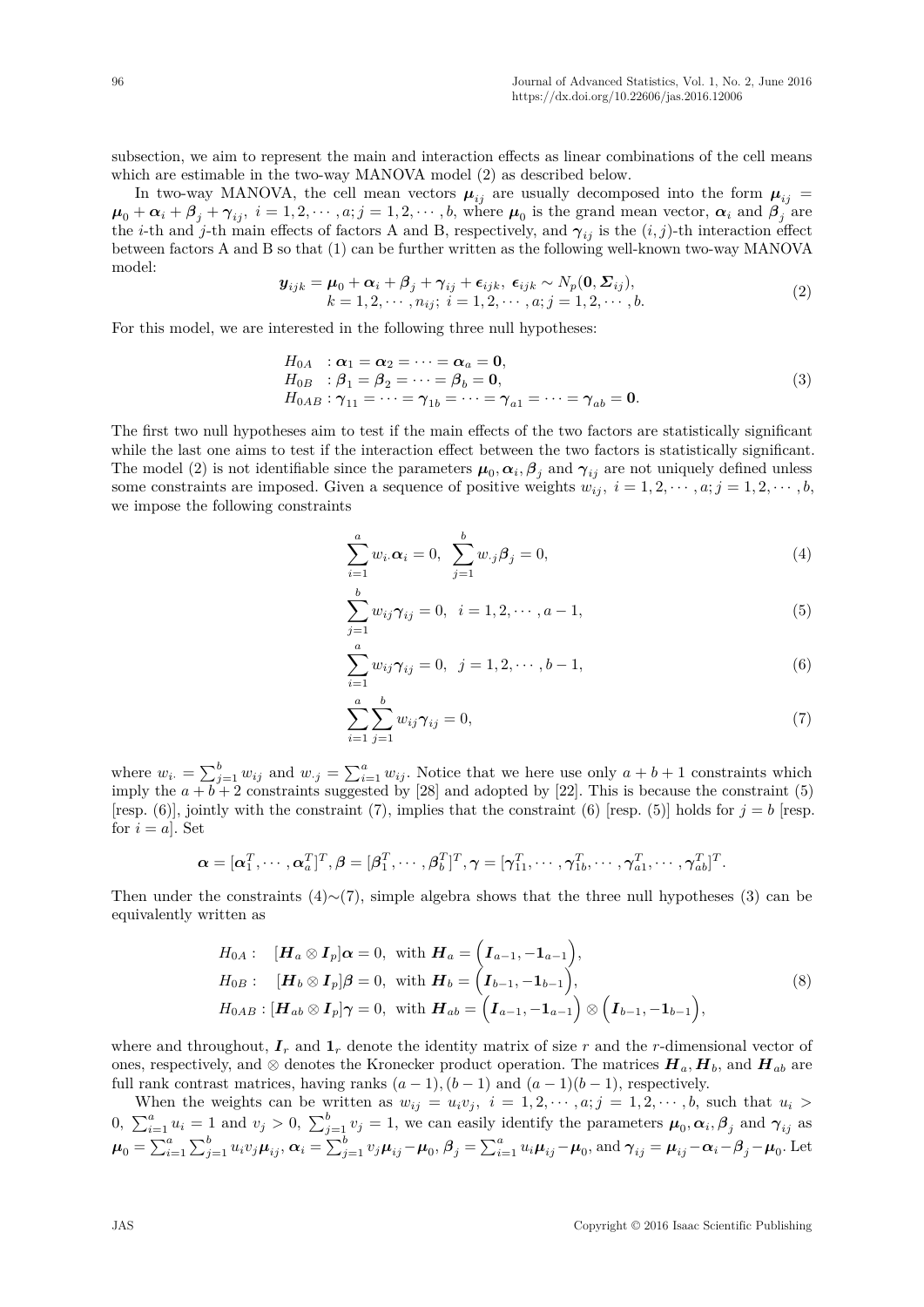$\boldsymbol{u} = [u_1, \cdots, u_a]^T, \boldsymbol{v} = [v_1, \cdots, v_b]^T,$  and  $\boldsymbol{\mu} = [\boldsymbol{\mu}_{11}^T, \cdots, \boldsymbol{\mu}_{1b}^T, \cdots, \boldsymbol{\mu}_{a1}^T, \cdots, \boldsymbol{\mu}_{ab}^T]^T$ . Denote an *l*-dimensional unit vector whose *r*-th component is 1 and others are 0 as  $e_{r,l}$ . Then we have

$$
\mu_0 = [(\mathbf{u}^T \otimes \mathbf{v}^T) \otimes \mathbf{I}_p] \boldsymbol{\mu}, \qquad \alpha_i = [(\mathbf{e}_{i,a} - \mathbf{u})^T \otimes \mathbf{v}^T \otimes \mathbf{I}_p] \boldsymbol{\mu}, \beta_j = [\mathbf{u}^T \otimes (\mathbf{e}_{j,b} - \mathbf{v})^T \otimes \mathbf{I}_p] \boldsymbol{\mu}, \quad \gamma_{ij} = [(\mathbf{e}_{i,a} - \mathbf{u})^T \otimes (\mathbf{e}_{j,b} - \mathbf{v})^T \otimes \mathbf{I}_p] \boldsymbol{\mu}, \ni = 1, 2, \cdots, a; j = 1, 2, \cdots, b.
$$
\n(9)

In matrix notation, we can further write

$$
\alpha = [A_a \otimes I_p]\mu, \text{ with } A_a = (I_a - 1_a u^T) \otimes v^T,\n\beta = [A_b \otimes I_p]\mu, \text{ with } A_b = u^T \otimes (I_b - 1_b v^T),\n\gamma = [A_{ab} \otimes I_p]\mu, \text{ with } A_{ab} = (I_a - 1_a u^T) \otimes (I_b - 1_b v^T),
$$
\n(10)

where the matrices  $A_a$ ,  $A_b$ , and  $A_{ab}$  are not full rank matrices, having ranks  $(a-1)$ ,  $(b-1)$ , and  $(a-1)(b-1)$ , respectively.

Notice that each of the testing problems associated with the three null hypotheses (8) can then be equivalently expressed in the form of the general linear hypothesis testing (GLHT) problem (12) as described in next subsection with *C*, respectively, being

$$
\boldsymbol{C}_a = (\boldsymbol{H}_a \boldsymbol{A}_a) \otimes \boldsymbol{I}_p, \ \ \boldsymbol{C}_b = (\boldsymbol{H}_b \boldsymbol{A}_b) \otimes \boldsymbol{I}_p, \ \ \boldsymbol{C}_{ab} = (\boldsymbol{H}_{ab} \boldsymbol{A}_{ab}) \otimes \boldsymbol{I}_p. \tag{11}
$$

There are a few methods which can be used to specify the weights  $w_{ij}$ ,  $i = 1, 2, \dots, a; j = 1, 2, \dots, b;$ see for example, [28]. In this paper, we use the following two simple methods: the equal-weight method and the size-adapted-weight method. Both methods specify the weights as  $w_{ij} = u_i v_j$ ,  $i = 1, 2, \dots, a; j =$ 1, 2,  $\dots$ , *b*, with the equal-weight method specifying *u* and *v* as  $u_i = 1/a, v_j = 1/b, i = 1, 2, \dots, a; j =$ 1, 2,  $\dots$ , *b*, while the size-adapted-weight method specifying *u* and *v* as  $u_i = \sum_{j=1}^{b} n_{ij}/N$ ,  $i = 1, 2, \dots, a$ , and  $v_j = \sum_{i=1}^a n_{ij}/N, j = 1, 2, \cdots, b$ , where  $N = \sum_{i=1}^a \sum_{j=1}^b n_{ij}$ . When the two-way MANOVA design is balanced, i.e., when all the cell sizes  $n_{ij}$ ,  $i = 1, 2, \dots, a; j = 1, 2, \dots, b$ , are the same, the size-adaptedweight method reduces to the equal-weight method. In practice, both weight methods can be used when the cell sizes are near the same. However, when the cell sizes are quite different, the size-adapted-weight method is recommended so that the effect of the cell sizes can be taken into account.

#### **2.2 Wald-type Test Statistic for Linear Hypotheses**

Using the cell mean vector  $\mu$  defined in the previous subsection, we can write the GLHT problem under the two-way MANOVA model (2) as

$$
H_0: \mathbf{C}\boldsymbol{\mu} = \boldsymbol{c}, \quad \text{vs} \quad H_1: \quad \mathbf{C}\boldsymbol{\mu} \neq \boldsymbol{c}, \tag{12}
$$

where  $C = C_0 \otimes I_p : q \times (abp)$  is a known matrix of full rank with rank $(C_0) = q_0$  and  $q = q_0p$ , and  $c: q \times 1$  is a known constant vector, often specified as **0**. For the three testing problems (3), the associated *C*-matrices are given in (11).

To construct the test statistic for the GLHT problem (12), we denote the usual unbiased estimators of the cell mean vectors and cell covariance matrices of the random sample (1) as

$$
\hat{\boldsymbol{\mu}}_{ij} = n_{ij}^{-1} \sum_{k=1}^{n_{ij}} \boldsymbol{y}_{ijk}, \ \hat{\boldsymbol{\Sigma}}_{ij} = (n_{ij} - 1)^{-1} \sum_{k=1}^{n_{ij}} (\boldsymbol{y}_{ijk} - \hat{\boldsymbol{\mu}}_{ij}) (\boldsymbol{y}_{ijk} - \hat{\boldsymbol{\mu}}_{ij})^T, \n i = 1, 2, \cdots, a; j = 1, 2, \cdots, b.
$$
\n(13)

Set  $\hat{\boldsymbol{\mu}} = [\hat{\boldsymbol{\mu}}_{11}^T, \cdots, \hat{\boldsymbol{\mu}}_{1b}^T, \cdots, \hat{\boldsymbol{\mu}}_{a1}^T, \cdots, \hat{\boldsymbol{\mu}}_{ab}^T]^T$  as the estimator of  $\boldsymbol{\mu}$ . Then  $\hat{\boldsymbol{\mu}} \sim N_{abp}(\boldsymbol{\mu}, \boldsymbol{\Sigma})$  where  $\boldsymbol{\Sigma} =$  $\text{diag}(\frac{\Sigma_{11}}{n_{11}},\frac{\Sigma_{12}}{n_{12}},\cdots,\frac{\Sigma_{1b}}{n_{1b}},\cdots,\frac{\Sigma_{a1}}{n_{a1}},\frac{\Sigma_{a2}}{n_{a2}},\cdots,\frac{\Sigma_{ab}}{n_{ab}}).$  Since  $C\hat{\mu}-c\sim N_q(C\mu-c, C\Sigma C^T)$ , the associated Wald-type test statistic is

$$
T = (C\hat{\boldsymbol{\mu}} - \mathbf{c})^T \left( C\hat{\boldsymbol{\Sigma}} \mathbf{C}^T \right)^{-1} (C\hat{\boldsymbol{\mu}} - \mathbf{c}), \tag{14}
$$

where  $\hat{\mathbf{\Sigma}} = \text{diag}(\frac{\hat{\mathbf{\Sigma}}_{11}}{n_{11}}, \frac{\hat{\mathbf{\Sigma}}_{12}}{n_{12}}, \cdots, \frac{\hat{\mathbf{\Sigma}}_{1b}}{n_{1b}}, \cdots, \frac{\hat{\mathbf{\Sigma}}_{a1}}{n_{a1}}, \frac{\hat{\mathbf{\Sigma}}_{a2}}{n_{a2}}, \cdots, \frac{\hat{\mathbf{\Sigma}}_{ab}}{n_{ab}})$ . Notice that the test statistic T is affine invariant with respect to the GLHT problem (12) in the sense that for any nonsingular  $q \times q$  matrix  $\bf{B}$ , *T* is invariant if the constant matrix *C* and the constant vector *c* in (12) are replaced with *BC* and *Bc*, respectively.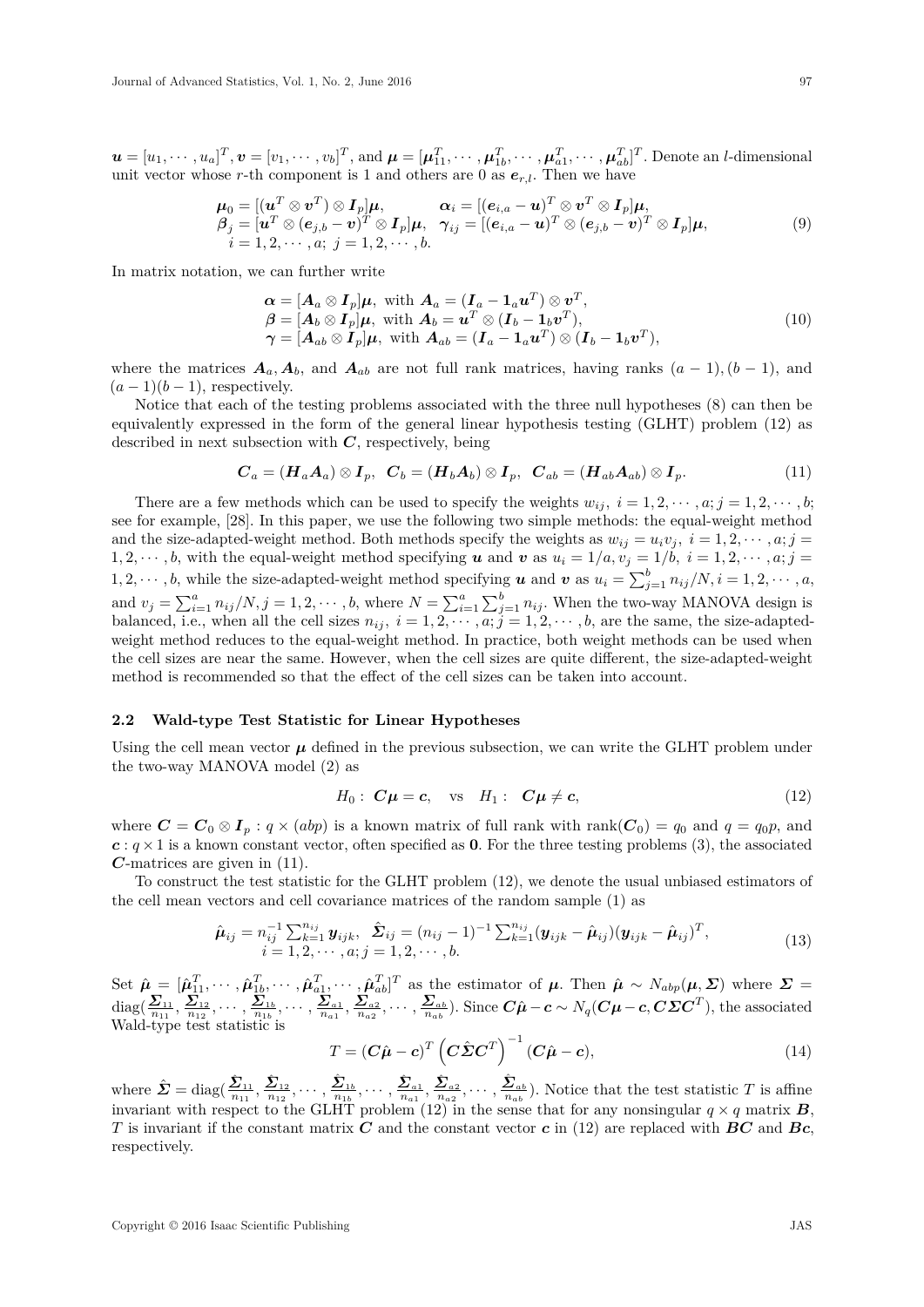### **2.3 MB Test for Heteroscedastic Two-way MANOVA Models**

To construct the MB test, following [18], we re-express *T* as

$$
T = \mathbf{z}^T \mathbf{W}^{-1} \mathbf{z},\tag{15}
$$

where

$$
\boldsymbol{z} = (\boldsymbol{C}\boldsymbol{\Sigma}\boldsymbol{C}^T)^{-1/2}(\boldsymbol{C}\hat{\boldsymbol{\mu}} - \boldsymbol{c}), \ \boldsymbol{W} = (\boldsymbol{C}\boldsymbol{\Sigma}\boldsymbol{C}^T)^{-1/2}(\boldsymbol{C}\hat{\boldsymbol{\Sigma}}\boldsymbol{C}^T)(\boldsymbol{C}\boldsymbol{\Sigma}\boldsymbol{C}^T)^{-1/2}.
$$
(16)

Notice that  $\boldsymbol{z} \sim N_q(\boldsymbol{\mu}_z, \boldsymbol{I}_q)$ , where  $\boldsymbol{\mu}_z = (\boldsymbol{C}\boldsymbol{\Sigma}\boldsymbol{C}^T)^{-1/2}(\boldsymbol{C}\boldsymbol{\mu}-\boldsymbol{c})$ , and under the null hypothesis,  $\boldsymbol{z}$  is a standard *q*-dimensional normal random vector, i.e.,  $z \sim N_q(0, I_q)$ . Let  $n_{\min} = \min_{i=1}^a \min_{j=1}^b n_{ij}$  denote the minimum cell size. To study the asymptotic distribution of  $T$ , we impose the following condition:

As 
$$
n_{\min} \to \infty
$$
,  $\frac{n_{ij}}{n_{\min}} \to r_{ij} < \infty$ ,  $i = 1, 2, \cdots, a; j = 1, 2, \cdots, b.$  (17)

This condition indicates that all the cell sizes tend to infinity at about the same rate so that  $n_{\min}(C\mathcal{Z}C^T)$ tend to a non-singular matrix as  $n_{\min} \to \infty$ . We then have the following result.

**Theorem 1** *Under the condition* (17) and  $H_0$ , as  $n_{\min} \to \infty$ , we have

$$
T \xrightarrow{L} \chi_q^2.
$$

The above theorem shows that *T* asymptotically follows a  $\chi^2$ -distribution with q degrees of freedom. Similar results for some special *C* must have appeared in the literature but we here show that it is true for the GLHT problem (12). Based on Theorem 1, a  $\chi^2$ -test for the GLHT problem can be constructed easily. However, it is well known that a  $\chi^2$ -test for (12) usually converges very slowly. In fact, from our proof of Theorem 1 in the Appendix, we can see that the convergence rate of *T* to  $\chi_q^2$  is of  $O_p(n_{\min}^{-1/2})$ . This indicates that the  $\chi^2$ -test directly based on *T*'s asymptotic distribution can be very inaccurate when  $n_{\min}$  is small or moderate. In this case, the convergence of the mean and variance of *T* to those of the limit distribution  $\chi_q^2$ is also very slow. To overcome this problem, we may use the well-known Bartlett correction which corrects the mean of *T* to order  $O(n_{\text{min}}^{-2})$  to improve the convergence rate, but a better choice would be the modified Bartlett (MB) correction proposed by [2] which corrects both the mean and variance of *T* to order  $O(n_{\min}^{-2})$ to improve the convergence rate further. Set  $\mathbf{\Omega}_{ij} = n_{ij}^{-1} \mathbf{H}_{ij} \mathbf{\Sigma}_{ij} \mathbf{H}_{ij}^T$ ,  $i = 1, 2, \cdots, a; j = 1, 2, \cdots, b$ , where  $\bm{H}_{ij} = (\bm{C} \bm{\Sigma} \bm{C}^T)^{-1/2} \bm{C}_{ij}, \ \ i = 1, 2, \cdots, a; j = 1, 2, \cdots, b$  with  $\bm{C}_{11}, \bm{C}_{12}, \cdots, \bm{C}_{ab}$  being the (ab)-th column of *C*. To apply the MB correction to *T* and propose the so called MB test, we need the following result.

**Theorem 2** *Under the condition* (17) and  $H_0$ , as  $n_{\min} \to \infty$ , we have

$$
E(T) = q(1 + \frac{\alpha_1}{n_{\min}}) + O(n_{\min}^{-2}) \text{ and } E(T^2) = q(q+2)(1 + \frac{\alpha_2}{n_{\min}}) + O(n_{\min}^{-2}),
$$

*where*

$$
\alpha_1 = n_{\min}(\Delta_1 + \Delta_2)/q,
$$
  
\n
$$
\alpha_2 = n_{\min}[(2q+8)\Delta_1 + (2q+6)\Delta_2]/[q(q+2)],
$$
  
\n
$$
\Delta_1 = \sum_{i=1}^a \sum_{j=1}^b tr(\Omega_{ij}^2)/(n_{ij} - 1),
$$
  
\n
$$
\Delta_2 = \sum_{i=1}^a \sum_{j=1}^b tr^2(\Omega_{ij})/(n_{ij} - 1).
$$

*Furthermore, we have*

$$
\frac{q^2}{(n_{\max} - 1)abp} \le \Delta_1 \le \frac{q}{n_{\min} - 1} \quad and \quad \frac{q^2}{(n_{\max} - 1)ab} \le \Delta_2 < \frac{pq}{(n_{\min} - 1)}.\tag{18}
$$

Notice that under the conditions of Theorem 2,  $\alpha_1$  and  $\alpha_2$  will tend to their finite limits as  $n_{\min} \to \infty$ . Based on Theorems 1 and 2, we can apply the modified Bartlett correction to *T* through the log-transformation

$$
T_{\text{MB}} = (n_{\min}\beta_1 + \beta_2)log(1 + \frac{T}{n_{\min}\beta_1}),
$$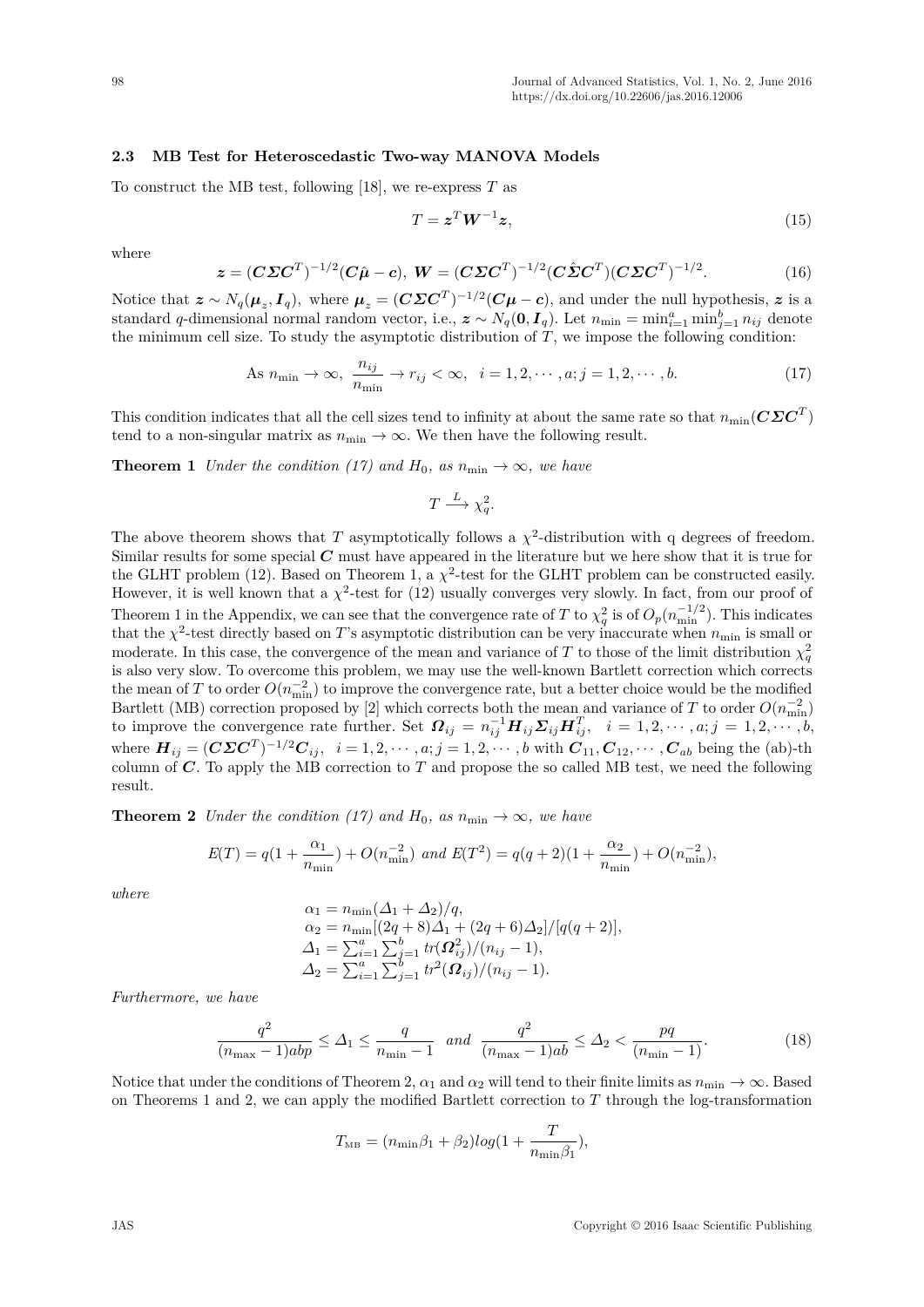where  $\beta_1 = \frac{2}{\alpha_2 - 2\alpha_1}$  and  $\beta_2 = \frac{(q+2)\alpha_2 - 2(q+4)\alpha_1}{2(\alpha_2 - 2\alpha_1)}$  $\frac{2\alpha_2 - 2(q+4)\alpha_1}{2(\alpha_2 - 2\alpha_1)}.$ 

 $\text{By [2], we have } T_{MB} \stackrel{L}{\longrightarrow} \chi_q^2 \text{ and } \text{E}(T_{MB}) = q + O(n_{\text{min}}^{-2}) \text{ and } \text{E}(T_{MB}^2) = q(q+2) + O(n_{\text{min}}^{-2}) \text{ as } n_{\text{min}} \to \infty.$ On contrast, as seen from Theorem 2, we only have  $E(T) = q + O(n_{\min}^{-1})$  and  $E(T^2) = q(q+2) + O(n_{\min}^{-1})$ . It follows from [2] that  $T_{\text{MB}}$  converges to  $\chi_q^2$  much faster than *T* does.

In real data analysis,  $\beta_1$  and  $\beta_2$  have to be estimated from the data. Proper estimators can be obtained via replacing  $\Omega_{ij}$ ,  $i = 1, 2, \dots, a; j = 1, 2, \dots, b$  with their estimators:

$$
\hat{\Omega}_{ij} = n_{ij}^{-1} (C \hat{\Sigma} C^T)^{-1/2} C_{ij} \hat{\Sigma}_{ij} C_{ij}^T (C \hat{\Sigma} C^T)^{-1/2}, \quad i = 1, 2, \cdots, a; j = 1, 2, \cdots, b.
$$
 (19)

Thus,

$$
\hat{\Delta}_1 = \sum_{i=1}^a \sum_{j=1}^b \text{tr}(\hat{\Omega}_{ij}^2)/(n_{ij} - 1) \text{ and } \hat{\Delta}_2 = \sum_{i=1}^a \sum_{j=1}^b \text{tr}^2(\hat{\Omega}_{ij})/(n_{ij} - 1).
$$
 (20)

The estimators  $\hat{\alpha}_1, \hat{\alpha}_2, \hat{\beta}_1$  and  $\hat{\beta}_2$  are then obtained accordingly. By the law of large numbers, it is classical to show that as  $n_{\min} \to \infty$ ,  $\frac{\hat{\alpha}_1}{\alpha_1}$ ,  $\frac{\hat{\alpha}_2}{\alpha_2}$ ,  $\frac{\hat{\beta}_1}{\beta_1}$  and  $\frac{\hat{\beta}_2}{\beta_2}$  all tend to 1 almost surely, so that as  $n_{\min} \to \infty$ ,

$$
\hat{T}_{\text{MB}} = (n_{\text{min}}\hat{\beta}_1 + \hat{\beta}_2)log(1 + \frac{T}{n_{\text{min}}\hat{\beta}_1}) \xrightarrow{L} \chi_q^2.
$$
\n(21)

Some simple algebra leads to  $n_{\min}\hat{\beta}_1 = \frac{q(q+2)}{2\hat{\Delta}_1 + \hat{\Delta}_2}$  and  $n_{\min}\hat{\beta}_1 + \hat{\beta}_2 = \frac{(q+2)(2q-\hat{\Delta}_2)}{4\hat{\Delta}_1 + 2\hat{\Delta}_2}$  $\frac{+2(2q-2)}{4\hat{\Delta}_1+2\hat{\Delta}_2}$ . From the proof of Theorem 2, we can see that the ranges of  $\Delta_1$  and  $\Delta_2$  as given in (18) are also the ranges of  $\hat{\Delta}_1$  and  $\hat{\Delta}_2$  respectively. Thus, provided  $n_{\min} \geq p+1$ , we always have  $n_{\min}\hat{\beta}_1 > 0$  and  $n_{\min}\hat{\beta}_1 + \hat{\beta}_2 > 0$ . This guarantees that  $\hat{T}_{MB} \geq 0$  and it is a monotonically increasing function of *T*. The critical value of the MB test can then be specified as  $\chi_q^2(1-\alpha)$  for any given significance level  $\alpha$ . We reject the null hypothesis in (12) when this critical value is exceeded by  $\hat{T}_{MB}$ . The MB test can also be conducted via computing the P-value based on  $\chi_q^2$ . Thus, the MB test can be conducted easily via using the usual  $\chi^2$ -table.

#### **2.4 Some Desirable Properties of the MB Test**

Notice for hypotheses (8), the contrast matrices  $H_a$ ,  $H_b$  and  $H_{ab}$  which are used to specify the main effect test and interaction effect test respectively are not unique. For example,  $\tilde{H}_a = (-1_{a-1}, I_{a-1})$  is also a contrast matrix for the first hypothesis in (8). It is known from [29] (Ch. 5, Sec. 4) that for any two contrast matrices  $\tilde{H}_*$  and  $H_*$  which specify the same hypothesis, there is a nonsingular matrix  $P$  such that  $\tilde{H}_* = PH_*$ , where  $*$  may be replaced with *a*, *b* or *ab*. By (11), the *C*-matrix associated with the contrast matrix  $H_*$  can be expressed as  $C_* = (H_*A_*) \otimes I_p$ . Let  $\tilde{C}_*$  be the *C*-matrix associated with the contrast matrix  $\tilde{H}_*$ . Then we have  $\tilde{C}_* = (\tilde{H}_* A_*) \otimes I_p = (PH_* A_*) \otimes I_p = (P \otimes I_p)C_*$ . Theorem 3 shows that the MB test is invariant to different choices of the contrast matrix for the same hypothesis.

**Theorem 3** *The MB test is invariant when the coefficient matrix C and the constant vector c in (12) are replaced with*

$$
\tilde{\mathbf{C}} = (\boldsymbol{P} \otimes \boldsymbol{I}_p)\boldsymbol{C} \text{ and } \tilde{\mathbf{c}} = (\boldsymbol{P} \otimes \boldsymbol{I}_p)\boldsymbol{c}, \tag{22}
$$

*respectively where P is any nonsingular matrix.*

The MB test is also affine-invariant. That is, it is invariant under the following affine-transformation:

$$
\tilde{\mathbf{y}}_{ijk} = \mathbf{B}\mathbf{y}_{ijk} + \xi, k = 1, 2, \cdots, n_{ij}; \quad i = 1, 2, \cdots, a; j = 1, 2, \cdots, b,
$$
\n(23)

where  $B$  is any nonsingular matrix and  $\xi$  is any given vector. This property is desirable since in practice, the observed cell responses  $y_{ij}$  (1) are often re-centered or re-scaled before an inference is conducted. The re-centering and re-scaling transformations are special cases of (23).

**Theorem 4** *The MB test is invariant under the affine transformation (23).*

Finally, we have the following result.

**Theorem 5** *The MB test is invariant under different labeling schemes of the cell mean vectors*  $\mu_{ij}$ ,  $i =$  $1, 2, \cdots, a; j = 1, 2, \cdots, b.$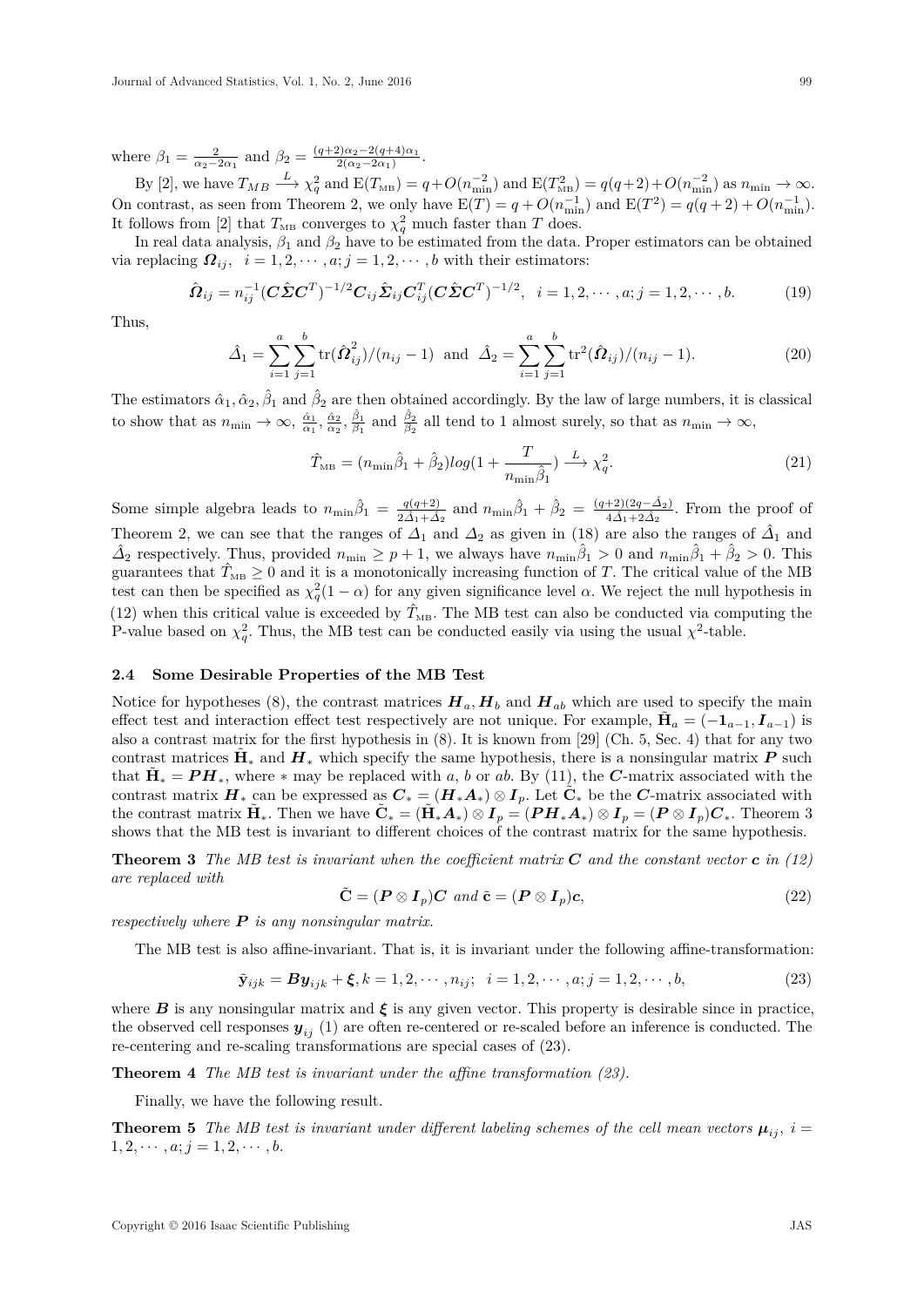## **3 Simulation Studies**

It is well known ([1]) that for homogeneous data, the WLR, LHT and BNP tests are asymptotically equivalent and they perform similarly for finite samples with the LHT test outperforming the other two in many situations. [3] showed that for heteroscedastic data, the large-*a* asymptotics of the three tests are also equivalent. Based on some simulations, [3] further showed that their modified WLR, LHT and BNP tests also perform similarly for finite samples, with the modified LHT test, namely  $LHT_m$ , slightly outperforming the BNP test. Therefore, in this section, we only need to compare the MB test with the LHT and  $LHT_m$  tests via comparing their empirical sizes (Type I error rates) and powers for the main and interaction effects of two factors in two-way MANOVA models via simulations.

Let the two factors be A and B with *a* and *b* levels respectively. Let  $n = [n_{11}, n_{12}, \dots, n_{ab}]$  denote the vector of cell sizes. For given *n* and covariance matrices  $\Sigma_{ij}$ ,  $i = 1, 2, \dots, a; j = 1, 2, \dots, b$ , we first generate *ab* multivariate random samples as

$$
\mathbf{y}_{ijk} = \mathbf{\mu}_{ij} + \mathbf{\Sigma}_{ij}^{1/2} \epsilon_{ijk}, k = 1, 2, \cdots, n_{ij},
$$
\n(24)

where the cell mean vectors  $\mu_{ij} = \mu_{11} + i j \delta h/(ab)$  with  $\mu_{11}$  being the first cell mean vector, *h* a constant unit vector specifying the direction of the cell mean differences, and  $\delta$  a tuning parameter controlling the amount of the cell mean differences. We independently generate the *p* entries of the error terms  $\epsilon_{ijk}$  using two schemes: (1) from the  $N(0, 1)$  distribution and (2) from the  $t_4/\sqrt{2}$  distribution, so that we always have  $E(\epsilon_{ijk}) = \mathbf{0}$  and  $Cov(\epsilon_{ijk}) = \mathbf{I}_p$ . This means that (24) will generate the (*ij*)-th multivariate normal or non-normal sample  $y_{ijk}$ ,  $k = 1, 2, \dots, n_{ij}$  with the given mean vector  $\mu_{ij}$  and covariance matrix  $\Sigma_{ij}$ . Without loss of generality, we specify  $\mu_{11}$  as **0** and *h* as  $h_0/||h_0||$  where  $h_0 = [1, 2, \dots, p]^T$  for any given dimension *p* and  $\|\boldsymbol{h}_0\|$  denotes the usual  $L^2$ -norm of  $\boldsymbol{h}_0$ . We then apply the three tests to the generated data, and record their P-values. This process is repeated  $N = 10000$  times. The empirical sizes (when  $\delta = 0$ ) and powers (when  $\delta > 0$ ) of the three tests are the proportions of rejecting the null hypothesis, i.e., when their P-values are less than the nominal significance level  $\alpha$ . In all the simulations conducted, we used  $\alpha = 5\%$  for simplicity.

For space saving, here we just report the simulation results for interaction effect tests. Similar conclusions can be drawn from the simulation results for main effect tests. We used the equal-weight method to specify the weights of the LHT and MB tests so that their simulation results are comparable with those of the  $LHT_m$  test. The empirical sizes and powers of the three tests for interaction effect tests, together with the associated tuning parameters, are presented in Tables  $1 - 3$ , in the columns labeled with LHT, LHT<sub>m</sub>, and MB under " $\delta = 0$ " and " $\delta > 0$ " respectively. As seen from the three tables, three sets of the tuning parameters for the cell covariance matrices are examined, with the first set specifying the homogeneous cases; four sets of the cell sizes are specified, with the first two sets specifying the balanced cell size cases; and the two error schemes are considered. To measure the overall performance of a test in terms of maintaining the nominal size  $\alpha$ , we define the average relative error as  $\widehat{I}$ ARE =  $M^{-1} \sum_{j=1}^{M} |\hat{\alpha}_j - \alpha| / \alpha \times 100$  where  $\widehat{\alpha}_j$  denotes the *j*-th empirical size for  $j = 1, 2, \cdots, M$ ,  $\alpha = .05$ and *M* is the number of empirical sizes under consideration. The smaller ARE value indicates the better overall performance of the associated test. Usually, when  $ARE \leq 10$ , the test performs very well; when 10 *<* ARE ≤ 20, the test performs reasonably well; and when ARE *>* 20, the test does not perform well since its empirical sizes are either too liberal or too conservative and hence may be unacceptable. Notice that for a good test, the larger the cell sizes, the smaller the ARE values. The ARE values of the three tests under the two error schemes are also presented in these three tables. Notice that for simplicity, in the specification of the covariance and size tuning parameters, we often use  $(\boldsymbol{u}_r)$  to denote " $\boldsymbol{u}$  repeats" *r* times ". For simplicity and space saving, following [30], the cell covariance matrices and the cell sizes were specified the same as for the *b* levels of factor B but they may be different for the *a* levels of factor A. That is, for each  $i = 1, 2, \dots, a$ , we have  $\Sigma_{ij} = \Sigma_{i1}, n_{ij} = n_{i1}, j = 1, 2, \dots, b$ . The above method for specifying the cell covariance matrices and the cell sizes will have no effect on our methodologies and conclusions on general designs. Table 1 shows the empirical sizes and powers of the three tests for a bivariate case with  $a = 2$  and  $b = 20$ . With  $b = 20$ , one may be able to check how the three tests behave when one of the factors has a large number of levels. Tables 2 and 3 show the empirical sizes and powers of the three tests for a 3-variate case with  $a = 3$  and  $b = 10$  and a 10-variate case with  $a = 3$  and  $b = 5$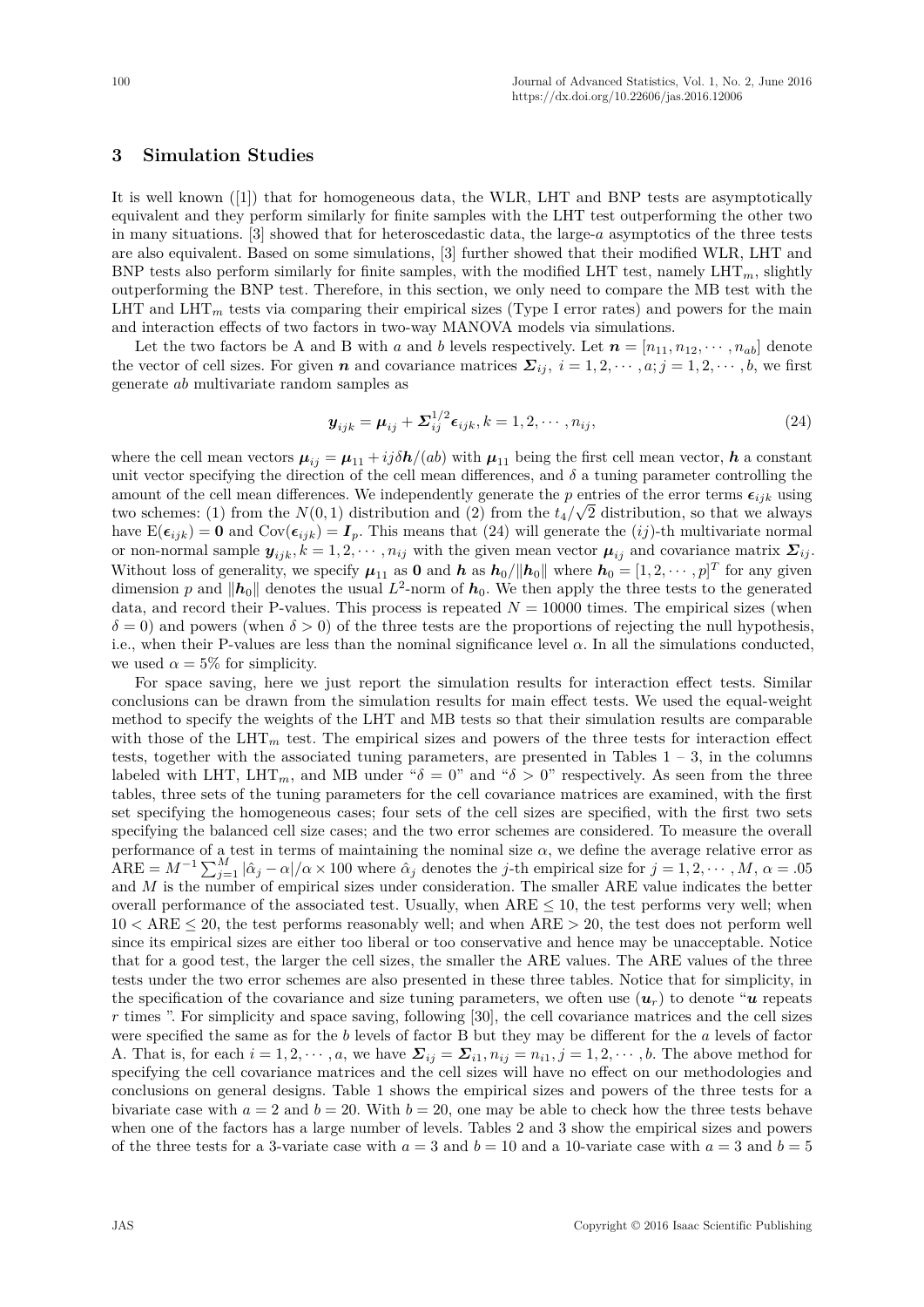|                | $a=2,$                   |                      | $b = 20,$  |              | $\boldsymbol{\Sigma}_{1j}=\boldsymbol{I}_2,$ |                          |                | $\mathbf{\Sigma}_{2j} = \mathrm{diag}(\boldsymbol{\lambda}),$ |                          | $j = 1, 2, \cdots, 20.$ |      |                              |                |      |
|----------------|--------------------------|----------------------|------------|--------------|----------------------------------------------|--------------------------|----------------|---------------------------------------------------------------|--------------------------|-------------------------|------|------------------------------|----------------|------|
|                |                          |                      |            | $\delta = 0$ |                                              |                          | $\delta = 1.8$ |                                                               |                          | $\delta = 3.6$          |      |                              | $\delta = 5.4$ |      |
| Error          | $\lambda$                | $\boldsymbol{n}$     | <b>LHT</b> | $LHT_m$      | MB                                           | <b>LHT</b>               | $LHT_m$        | MB                                                            | <b>LHT</b>               | $LHT_m$                 | MB   | <b>LHT</b>                   | $LHT_m$        | MB   |
| N(0, 1)        | $\boldsymbol{\lambda}_1$ | $n_1$                | .053       | .036         | .042                                         | .130                     | .093           | .093                                                          | .532                     | .457                    | .381 | .948                         | .923           | .857 |
|                |                          | n <sub>2</sub>       | .053       | .041         | .047                                         | .182                     | .151           | .148                                                          | .755                     | .718                    | .668 | .996                         | .994           | .988 |
|                |                          | $n_3$                | .044       | .030         | .041                                         | $.155\,$                 | .114           | .122                                                          | .656                     | .557                    | .533 | .983                         | .968           | .957 |
|                |                          | $n_4$                | .054       | .049         | .052                                         | .437                     | .330           | .402                                                          | .996                     | .986                    | .994 | 1.00                         | 1.00           | 1.00 |
|                | $\lambda_2$              | $\boldsymbol{n}_1$   | .066       | .028         | .042                                         | $\blacksquare$           | .050           | .078                                                          | $\equiv$                 | .134                    | .235 | $\overline{\phantom{a}}$     | .391           | .621 |
|                |                          | n <sub>2</sub>       | .068       | .032         | .046                                         | $\blacksquare$           | .063           | .108                                                          | $\overline{\phantom{a}}$ | .237                    | .436 | $\frac{1}{2}$                | .658           | .895 |
|                |                          | $n_3$                | .039       | .036         | .046                                         | $\overline{\phantom{a}}$ | .062           | .089                                                          | $\blacksquare$           | .221                    | .309 | $\overline{\phantom{a}}$     | .595           | .739 |
|                |                          | $\boldsymbol{n}_4$   | .194       | .035         | .051                                         | $\blacksquare$           | .095           | .303                                                          | $\blacksquare$           | .480                    | .968 | $\qquad \qquad \blacksquare$ | .958           | 1.00 |
|                | $\lambda_3$              | $\boldsymbol{n}_1$   | .078       | .027         | .044                                         | $\overline{\phantom{a}}$ | .038           | .068                                                          | $\overline{\phantom{a}}$ | .078                    | .218 | $\frac{1}{2}$                | .222           | .574 |
|                |                          | n <sub>2</sub>       | .076       | .029         | .045                                         | $\blacksquare$           | .049           | .104                                                          | $\overline{\phantom{a}}$ | .139                    | .403 |                              | .418           | .864 |
|                |                          | $n_3$                | .039       | .033         | .043                                         | $\overline{\phantom{a}}$ | .049           | .082                                                          | $\overline{\phantom{a}}$ | .131                    | .278 | $\frac{1}{2}$                | .369           | .688 |
|                |                          | $\boldsymbol{n}_4$   | $.253\,$   | .031         | .049                                         | $\overline{\phantom{a}}$ | .074           | .287                                                          | $\blacksquare$           | .311                    | .958 | $\blacksquare$               | .808           | 1.00 |
|                |                          | $\operatorname{ARE}$ | 79.2       | 31.4         | 9.02                                         |                          |                |                                                               |                          |                         |      |                              |                |      |
| $t_4/\sqrt{2}$ | $\pmb{\lambda}_1$        | $n_1$                | $.047\,$   | .018         | .024                                         | .132                     | .062           | .078                                                          | $.553\,$                 | .379                    | .464 | .949                         | .860           | .933 |
|                |                          | n <sub>2</sub>       | $.050\,$   | .024         | .032                                         | .182                     | .112           | .150                                                          | .770                     | .650                    | .762 | .995                         | .978           | .996 |
|                |                          | $n_3$                | .049       | .022         | .029                                         | $.161\,$                 | .076           | .108                                                          | .673                     | .475                    | .624 | .982                         | .924           | .983 |
|                |                          | $n_4$                | .051       | .036         | .040                                         | .442                     | .289           | .444                                                          | .995                     | .973                    | .997 | 1.00                         | .999           | 1.00 |
|                | $\lambda_2$              | $n_1$                | .064       | .017         | .023                                         | $\blacksquare$           | .031           | .054                                                          | $\overline{\phantom{a}}$ | .104                    | .264 | $\overline{\phantom{a}}$     | .337           | .728 |
|                |                          | $\boldsymbol{n}_2$   | .064       | .021         | .031                                         | $\overline{\phantom{a}}$ | .046           | .092                                                          | $\overline{\phantom{a}}$ | .202                    | .504 | $\blacksquare$               | .595           | .945 |
|                |                          | $n_3$                | .032       | .018         | .027                                         | $\blacksquare$           | .041           | .075                                                          | $\overline{\phantom{a}}$ | .170                    | .354 | $\blacksquare$               | .536           | .830 |
|                |                          | $\boldsymbol{n}_4$   | .191       | .029         | .041                                         | $\blacksquare$           | .073           | .313                                                          | $\overline{\phantom{a}}$ | .441                    | .978 |                              | .926           | 1.00 |
|                | $\lambda_3$              | $n_1$                | .072       | .017         | .024                                         | $\blacksquare$           | .022           | .055                                                          | $\blacksquare$           | .058                    | .240 | $\frac{1}{2}$                | .178           | .684 |
|                |                          | n <sub>2</sub>       | .071       | .018         | .029                                         | $\overline{\phantom{a}}$ | .032           | .090                                                          | $\overline{\phantom{a}}$ | .107                    | .467 | $\qquad \qquad \blacksquare$ | .363           | .921 |
|                |                          | $n_3$                | $.037\,$   | .022         | .030                                         | $\blacksquare$           | .037           | .075                                                          | $\overline{\phantom{a}}$ | .105                    | .325 | $\blacksquare$               | .324           | .795 |
|                |                          | $\boldsymbol{n}_4$   | $.252\,$   | $.023\,$     | .038                                         | $\frac{1}{2}$            | .057           | $.305\,$                                                      | $\Box$                   | .274                    | .968 | $\overline{\phantom{a}}$     | .773           | 1.00 |
|                |                          | ARE                  | 75.2       | 55.1         | 37.7                                         |                          |                |                                                               |                          |                         |      |                              |                |      |

Table 1. Empirical sizes and powers of the three tests for interaction effect tests for bivariate two-way MANOVA.

 $\lambda_1 = (1, 1), \lambda_2 = (1, 5),$  and  $\lambda_3 = (1, 10).$   $n_1 = (7, 7)_{20}, n_2 = (10, 10)_{20}, n_3 = (7, 10)_{20},$  and  $n_4 = (30, 15)_{20}.$ 

respectively. These two tables allow us to compare the three tests for higher-dimensional normal and non-normal data.

First of all, let us compare the LHT and MB test via examining their empirical sizes and powers. It is seen from the three tables that under homogeneous cases, the LHT test generally outperforms the MB test under both  $N(0, 1)$  and  $t_4/\sqrt{2}$  error schemes. Its empirical sizes are closer to 5% and powers are bigger. The MB test also performs reasonably well, but not so well as the LHT test. It is not surprising since the MB test does not take the homogeneity assumption into account while the LHT test does. On the other hand, for the heteroscedastic cases, the LHT test no longer performs well. Under the  $N(0,1)$ error scheme, its empirical sizes are either too conservative or too liberal, ranging from  $3.9\%$  to  $25.3\%$  in Table 1, from 4.5% to 15.4% in Table 2 and from  $0\%$  to 75.0% in Table 3 as listed in Table 4. However, the MB test still maintains the nominal sizes quite well, with the empirical sizes ranging from  $4.1\%$  to 5.2% in Table 1, from 4.3% to 6.9% in Table 2 and from 4.6% to 7.2% in Table 3 as given in Table 4. Since the empirical sizes of the LHT and MB tests are very different, it does not make too much sense to compare their powers for the heteroscedastic cases. That is why we replaced the power values of the LHT test with "-" in these cases. Under  $t_4/\sqrt{2}$  error scheme, the MB test also outperforms the LHT test with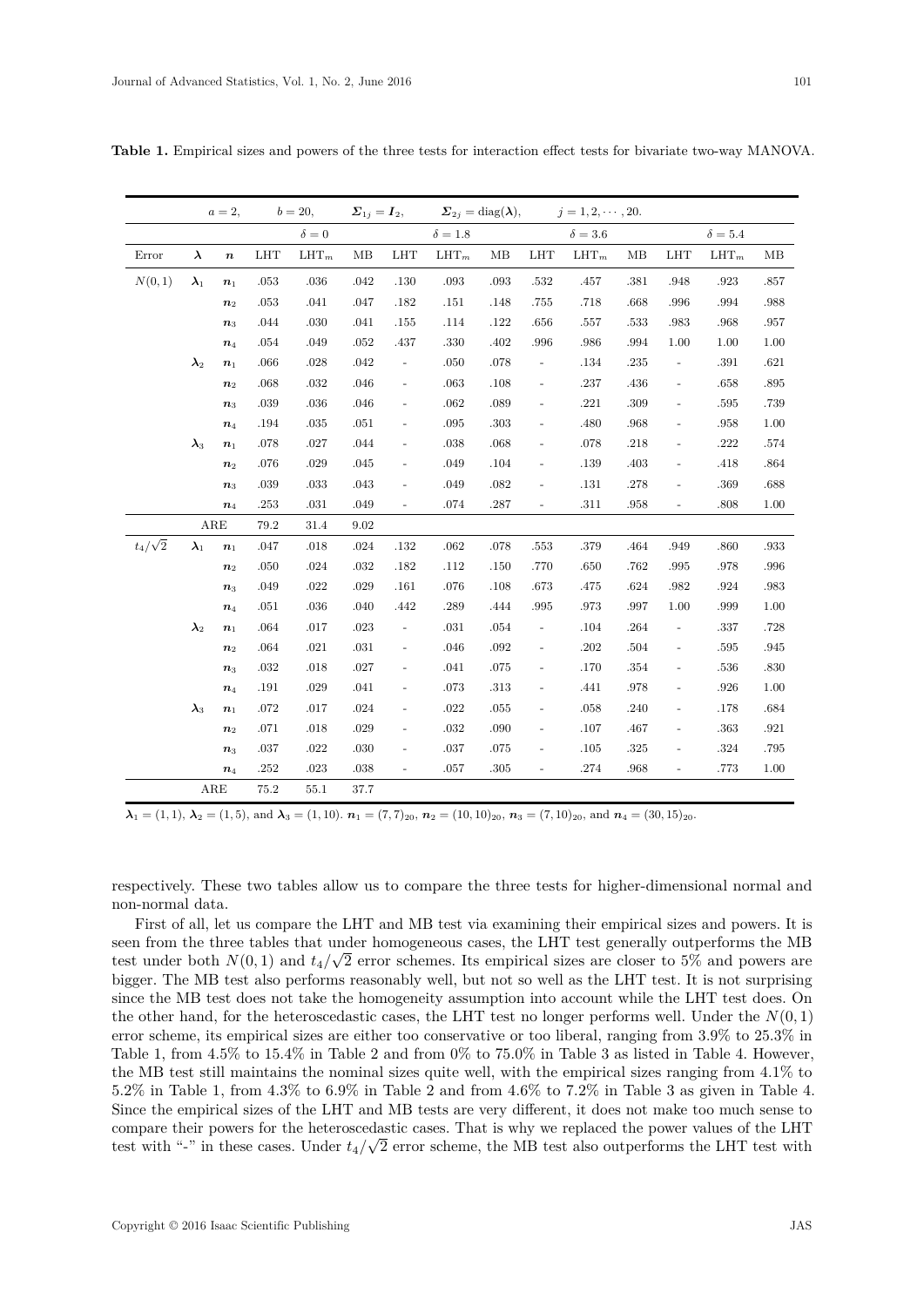|                | $a=3$ ,                           |                    | $b = 10,$  |            | $\boldsymbol{\Sigma}_{1j}=\boldsymbol{I}_3,$ |                          | $\boldsymbol{\Sigma}_{2j} = \text{diag}(\boldsymbol{\lambda}),$ |      |                              | $\boldsymbol{\Sigma}_{3j} = \begin{pmatrix} 1 & \rho & \rho \\ \rho & 1 & \rho \\ \rho & \rho & 1 \end{pmatrix},$ |      | $j=1,2,\cdots,10.$       |                |      |
|----------------|-----------------------------------|--------------------|------------|------------|----------------------------------------------|--------------------------|-----------------------------------------------------------------|------|------------------------------|-------------------------------------------------------------------------------------------------------------------|------|--------------------------|----------------|------|
|                |                                   |                    |            | $\delta=0$ |                                              |                          | $\delta=1.8$                                                    |      |                              | $\delta = 3.6$                                                                                                    |      |                          | $\delta = 5.4$ |      |
| Error          | $(\boldsymbol{\lambda}, \rho)$    | $\boldsymbol{n}$   | <b>LHT</b> | $LHT_m$    | MB                                           | <b>LHT</b>               | $LHT_m$                                                         | MB   | <b>LHT</b>                   | $\text{LHT}_m$                                                                                                    | MB   | <b>LHT</b>               | $LHT_m$        | MB   |
| N(0, 1)        | $(\boldsymbol{\lambda}_1,\rho_1)$ | n <sub>1</sub>     | $.051\,$   | .031       | .043                                         | .138                     | .095                                                            | .105 | .577                         | .490                                                                                                              | .435 | .968                     | .951           | .906 |
|                |                                   | $\boldsymbol{n}_2$ | $.050\,$   | .036       | .045                                         | .199                     | .165                                                            | .173 | .830                         | .792                                                                                                              | .760 | 1.00                     | .999           | .997 |
|                |                                   | $n_3$              | .045       | .029       | .060                                         | .269                     | .152                                                            | .238 | .945                         | .807                                                                                                              | .890 | 1.00                     | .999           | 1.00 |
|                |                                   | $\boldsymbol{n}_4$ | .053       | .035       | .064                                         | .260                     | .150                                                            | .238 | .936                         | .806                                                                                                              | .881 | 1.00                     | .999           | 1.00 |
|                | $(\pmb{\lambda}_2,\rho_2)$        | $\boldsymbol{n}_1$ | .077       | .020       | .053                                         | $\blacksquare$           | .054                                                            | .124 | $\overline{\phantom{a}}$     | .316                                                                                                              | .538 | $\overline{\phantom{a}}$ | .868           | .958 |
|                |                                   | n <sub>2</sub>     | .069       | .021       | .049                                         | $\overline{\phantom{a}}$ | .099                                                            | .208 | $\blacksquare$               | .630                                                                                                              | .847 | $\frac{1}{2}$            | .993           | 1.00 |
|                |                                   | $\boldsymbol{n}_3$ | .104       | .036       | .066                                         | $\overline{\phantom{a}}$ | .135                                                            | .320 | $\blacksquare$               | .736                                                                                                              | .976 | ÷,                       | .998           | 1.00 |
|                |                                   | $\boldsymbol{n}_4$ | $.103\,$   | .037       | .069                                         | $\overline{\phantom{a}}$ | .134                                                            | .317 | $\blacksquare$               | .710                                                                                                              | .975 | ÷,                       | .997           | 1.00 |
|                | $(\boldsymbol{\lambda}_3,\rho_3)$ | $\boldsymbol{n}_1$ | $.074\,$   | .025       | .048                                         |                          | .059                                                            | .126 | $\blacksquare$               | .319                                                                                                              | .514 |                          | .844           | .947 |
|                |                                   | n <sub>2</sub>     | $.075\,$   | .030       | .053                                         | $\overline{\phantom{a}}$ | .110                                                            | .199 | $\overline{\phantom{a}}$     | .616                                                                                                              | .824 | ÷,                       | .988           | .999 |
|                |                                   | $n_3$              | .154       | .037       | .066                                         | $\overline{\phantom{a}}$ | .143                                                            | .301 | $\blacksquare$               | .743                                                                                                              | .967 | ÷,                       | .998           | 1.00 |
|                |                                   | $\boldsymbol{n}_4$ | .093       | .038       | .062                                         | $\overline{\phantom{a}}$ | .134                                                            | .308 | $\overline{\phantom{a}}$     | .676                                                                                                              | .970 | $\overline{\phantom{a}}$ | .994           | 1.00 |
|                | ARE                               |                    | 60.7       | 36.5       | 18.6                                         |                          |                                                                 |      |                              |                                                                                                                   |      |                          |                |      |
| $t_4/\sqrt{2}$ | $(\boldsymbol{\lambda}_1,\rho_1)$ | n <sub>1</sub>     | .049       | .017       | $.031\,$                                     | .140                     | $.061\,$                                                        | .101 | .591                         | .399                                                                                                              | .528 | .969                     | .895           | .957 |
|                |                                   | $n_{2}$            | .049       | .022       | .035                                         | .203                     | .126                                                            | .176 | .835                         | .729                                                                                                              | .833 | .998                     | .988           | .998 |
|                |                                   | $n_3$              | .054       | .022       | .045                                         | .281                     | .113                                                            | .259 | .942                         | .736                                                                                                              | .935 | 1.00                     | .986           | 1.00 |
|                |                                   | $\boldsymbol{n}_4$ | .054       | .020       | .045                                         | .265                     | .116                                                            | .243 | .936                         | .734                                                                                                              | .936 | 1.00                     | .986           | 1.00 |
|                | $(\boldsymbol{\lambda}_2,\rho_2)$ | $\boldsymbol{n}_1$ | .070       | .012       | .033                                         | $\blacksquare$           | .035                                                            | .131 | $\blacksquare$               | .262                                                                                                              | .654 | $\frac{1}{2}$            | .798           | .985 |
|                |                                   | $n_{2}$            | .070       | .017       | .035                                         | $\overline{\phantom{a}}$ | .076                                                            | .229 | $\overline{\phantom{a}}$     | .577                                                                                                              | .912 | ÷,                       | .976           | 1.00 |
|                |                                   | $n_3$              | .106       | .024       | .050                                         | $\overline{\phantom{a}}$ | .109                                                            | .357 | $\overline{\phantom{a}}$     | .696                                                                                                              | .989 |                          | .986           | 1.00 |
|                |                                   | $\boldsymbol{n}_4$ | .109       | .026       | .045                                         | $\overline{\phantom{a}}$ | .102                                                            | .354 | $\qquad \qquad \blacksquare$ | .668                                                                                                              | .987 | -                        | .980           | 1.00 |
|                | $(\boldsymbol{\lambda}_3,\rho_3)$ | $\boldsymbol{n}_1$ | .066       | .012       | .029                                         | $\overline{\phantom{a}}$ | .039                                                            | .116 | ÷,                           | .264                                                                                                              | .631 | $\frac{1}{2}$            | .773           | .988 |
|                |                                   | n <sub>2</sub>     | .071       | .017       | .035                                         | $\overline{\phantom{a}}$ | .079                                                            | .211 | $\overline{\phantom{a}}$     | .571                                                                                                              | .896 | $\overline{\phantom{a}}$ | .971           | 1.00 |
|                |                                   | $n_3$              | .166       | .028       | .052                                         |                          | .115                                                            | .328 | ÷,                           | .698                                                                                                              | .982 | $\frac{1}{2}$            | .985           | 1.00 |
|                |                                   | $\boldsymbol{n}_4$ | $.095\,$   | .025       | .048                                         | $\overline{\phantom{a}}$ | .110                                                            | .337 | $\blacksquare$               | .636                                                                                                              | .985 | $\frac{1}{2}$            | .975           | 1.00 |
|                | ARE                               |                    | 61.3       | 59.1       | 19.8                                         |                          |                                                                 |      |                              |                                                                                                                   |      |                          |                |      |

Table 2. Empirical sizes and powers of the three tests for interaction effect tests for 3-variate two-way MANOVA.

 $(\lambda_1, \rho_1) = (1_3, 0), (\lambda_2, \rho_2) = (1, 15, .1, .1),$  and  $(\lambda_3, \rho_3) = (1, 10, .1, .5)$ .  $n_1 = (10, 10, 10)_{10}$ ,  $n_2 = (15, 15, 15)_{10}$ ,  $n_3 = (10, 20, 40)_{10}$ , and  $n_4 = (40, 20, 10)_{10}.$ 

the LHT test's performance really unacceptable. This also shows that without the normality assumption, the classical LHT test is much more sensitive to the homogeneity assumption, that is why we need to propose new procedures which can work well under heteroscedastic cases.

We now compare the  $LHT_m$  and MB tests via examining their empirical sizes and powers under the two error schemes. In terms of size controlling, the MB test generally outperforms the  $LHT_m$  test for all the cases under consideration as shown by their empirical sizes and associated ARE values presented in the three tables. The LHT<sub>m</sub> test is generally too conservative, especially under the  $t_4/\sqrt{2}$  error scheme. It is probably due to the fact that the  $LHT_m$  test is not affine-invariant and its degrees of freedom can not be accurately estimated using the method proposed by [3]. In terms of power, the MB test outperforms the LHT<sub>m</sub> test for almost all the cases except for some homogeneous cases under the  $N(0,1)$  scheme. The LHT<sub>m</sub> test can have higher powers in these cases probably due to the fact that the LHT<sub>m</sub> test uses the similar test statistic to the one used by the LHT test.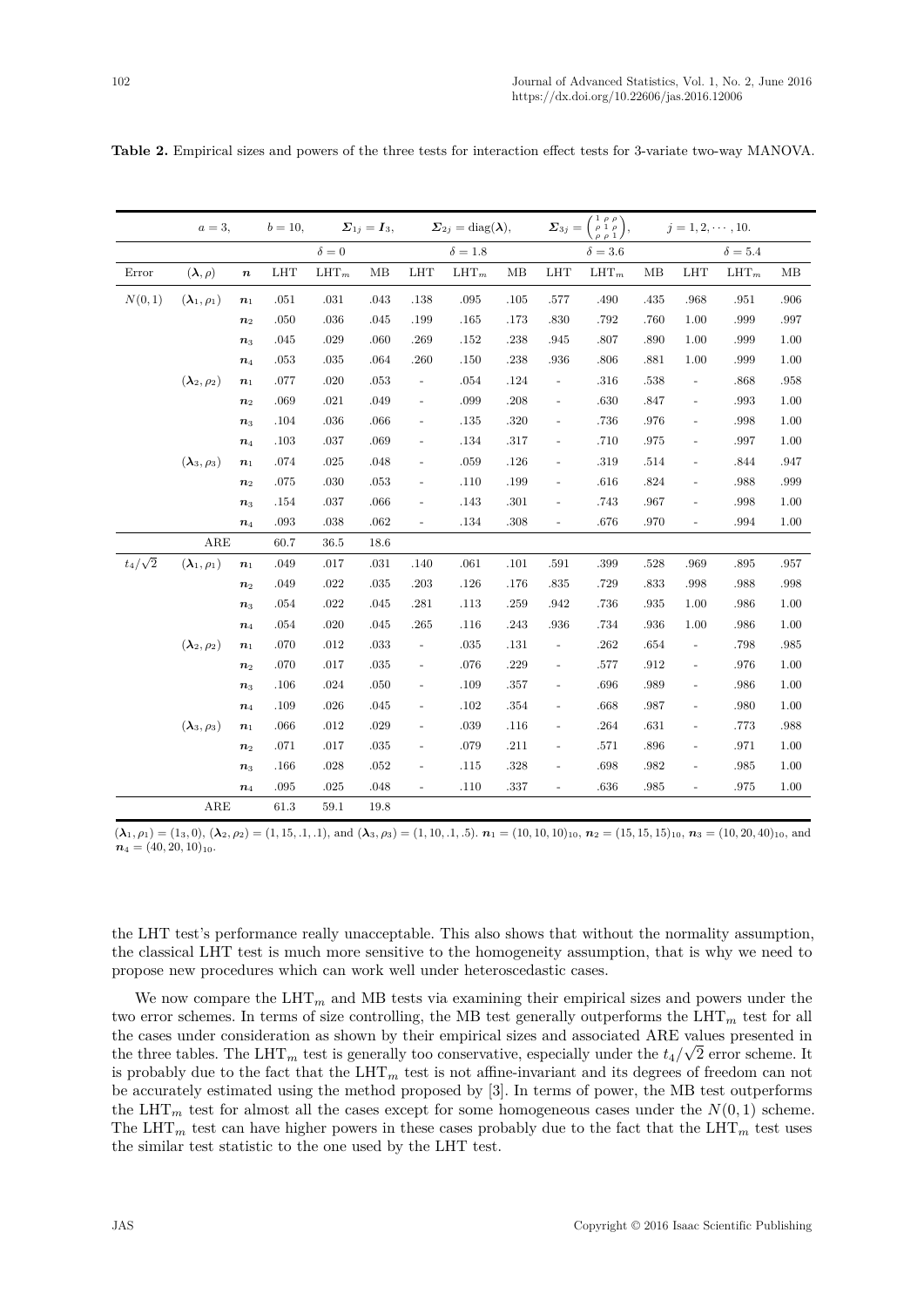|                | $a=3$ ,                                         |                    | $b=5,$     | $\Sigma_{1j}=I_{10},$ |      | $\Sigma_{2i} = \text{diag}(\lambda),$ |                |      | $\Sigma_{3j} = \text{diag}(\boldsymbol{\eta}),$ |              | $j = 1, 2, , 5.$ |                          |                |      |
|----------------|-------------------------------------------------|--------------------|------------|-----------------------|------|---------------------------------------|----------------|------|-------------------------------------------------|--------------|------------------|--------------------------|----------------|------|
|                |                                                 |                    |            | $\delta = 0$          |      |                                       | $\delta = 2.1$ |      |                                                 | $\delta=4.2$ |                  |                          | $\delta = 6.3$ |      |
| Error          | $(\lambda, \eta)$                               | $\boldsymbol{n}$   | <b>LHT</b> | $LHT_m$               | MB   | <b>LHT</b>                            | $LHT_m$        | MB   | $_{\rm LHT}$                                    | $LHT_m$      | MB               | <b>LHT</b>               | $LHT_m$        | MB   |
| N(0, 1)        | $(\boldsymbol{\lambda}_1,\boldsymbol{\eta}_1)$  | $\boldsymbol{n}_1$ | $.052\,$   | $.031\,$              | .046 | .162                                  | .111           | .137 | .701                                            | .617         | .597             | .994                     | .989           | .977 |
|                |                                                 | $n_2$              | .049       | .037                  | .048 | .334                                  | .300           | .304 | .987                                            | .983         | .978             | 1.00                     | 1.00           | 1.00 |
|                |                                                 | $\boldsymbol{n}_3$ | $.051\,$   | .033                  | .056 | $.234\,$                              | $.152\,$       | .208 | .916                                            | .819         | .853             | 1.00                     | 1.00           | 1.00 |
|                |                                                 | $\boldsymbol{n}_4$ | $.051\,$   | $.038\,$              | .052 | .271                                  | .234           | .251 | .961                                            | .950         | .936             | 1.00                     | 1.00           | 1.00 |
|                | $(\boldsymbol{\lambda}_2,\boldsymbol{\eta}_2)$  | $\boldsymbol{n}_1$ | .095       | .030                  | .065 | $\equiv$                              | .044           | .113 | $\blacksquare$                                  | .130         | .336             | $\overline{\phantom{a}}$ | .386           | .760 |
|                |                                                 | n <sub>2</sub>     | .086       | .043                  | .054 | $\blacksquare$                        | $.089$         | .166 | $\blacksquare$                                  | .380         | .727             | $\frac{1}{2}$            | .888           | .996 |
|                |                                                 | $n_3$              | .138       | .036                  | .052 | $\blacksquare$                        | .064           | .128 | ÷,                                              | .202         | .478             | $\frac{1}{2}$            | .590           | .923 |
|                |                                                 | $\boldsymbol{n}_4$ | .324       | .037                  | .054 | $\blacksquare$                        | $.082\,$       | .153 | $\blacksquare$                                  | .334         | .658             | $\blacksquare$           | .841           | .989 |
|                | $(\lambda_3, \eta_3)$                           | $\boldsymbol{n}_1$ | .106       | .028                  | .072 | $\frac{1}{2}$                         | $.035\,$       | .088 | L,                                              | .042         | .120             | $\frac{1}{2}$            | .064           | .204 |
|                |                                                 | $\boldsymbol{n}_2$ | .094       | .040                  | .053 | $\overline{\phantom{0}}$              | .048           | .082 | L,                                              | .074         | .179             | $\overline{\phantom{0}}$ | .159           | .448 |
|                |                                                 | $n_3$              | .000       | .033                  | .048 | $\blacksquare$                        | .043           | .066 | ÷,                                              | .073         | .131             | $\overline{\phantom{a}}$ | $.143\,$       | .284 |
|                |                                                 | $\boldsymbol{n}_4$ | .750       | .036                  | .066 | $\blacksquare$                        | .041           | .077 | $\blacksquare$                                  | .057         | .158             | $\Box$                   | .107           | .347 |
|                | ARE                                             |                    | 217        | 29.0                  | 14.0 |                                       |                |      |                                                 |              |                  |                          |                |      |
| $t_4/\sqrt{2}$ | $(\boldsymbol{\lambda}_1,\boldsymbol{\eta}_1)$  | $\boldsymbol{n}_1$ | .048       | .017                  | .039 | .159                                  | .077           | .141 | .720                                            | .565         | .658             | .994                     | .977           | .988 |
|                |                                                 | $\boldsymbol{n}_2$ | .050       | .034                  | .047 | .346                                  | .275           | .326 | .988                                            | .980         | .986             | 1.00                     | 1.00           | 1.00 |
|                |                                                 | $\boldsymbol{n}_3$ | .051       | .022                  | .048 | .238                                  | .122           | .214 | .924                                            | .792         | .896             | 1.00                     | .998           | 1.00 |
|                |                                                 | $\boldsymbol{n}_4$ | $.052\,$   | .030                  | .052 | .276                                  | $.203\,$       | .268 | .962                                            | .933         | .954             | 1.00                     | 1.00           | 1.00 |
|                | $(\boldsymbol{\lambda}_2, \boldsymbol{\eta}_2)$ | $\boldsymbol{n}_1$ | .091       | .019                  | .054 | $\overline{\phantom{a}}$              | $.026\,$       | .102 | ÷,                                              | .098         | .362             | $\blacksquare$           | .333           | .817 |
|                |                                                 | $\boldsymbol{n}_2$ | .083       | .032                  | .048 | $\overline{\phantom{a}}$              | .074           | .171 | $\overline{\phantom{a}}$                        | .366         | .780             | $\overline{\phantom{a}}$ | .869           | .998 |
|                |                                                 | $\boldsymbol{n}_3$ | .142       | $.029\,$              | .051 | $\overline{\phantom{a}}$              | .048           | .121 | $\blacksquare$                                  | .179         | .526             | $\frac{1}{2}$            | .550           | .951 |
|                |                                                 | $\boldsymbol{n}_4$ | .312       | .027                  | .048 | $\overline{\phantom{a}}$              | .063           | .164 | $\bar{\phantom{a}}$                             | .305         | .707             | $\overline{\phantom{a}}$ | .809           | .992 |
|                | $(\boldsymbol{\lambda}_3,\boldsymbol{\eta}_3)$  | $n_1$              | .102       | .021                  | .064 | $\frac{1}{2}$                         | .022           | .076 | L,                                              | .030         | .109             | $\overline{\phantom{0}}$ | .046           | .212 |
|                |                                                 | $\boldsymbol{n}_2$ | .086       | .028                  | .047 | $\blacksquare$                        | .038           | .077 | $\blacksquare$                                  | .065         | .187             | $\frac{1}{2}$            | .134           | .468 |
|                |                                                 | $n_3$              | .000       | .029                  | .043 | $\overline{\phantom{a}}$              | $.036\,$       | .058 | $\Box$                                          | .057         | .128             | $\frac{1}{2}$            | .122           | .305 |
|                |                                                 | $\boldsymbol{n}_4$ | .759       | .031                  | .060 | $\overline{\phantom{a}}$              | .030           | .081 | $\qquad \qquad \blacksquare$                    | .049         | .163             | $\overline{\phantom{a}}$ | .084           | .377 |
|                | ${\rm ARE}$                                     |                    | 214        | 46.0                  | 9.97 |                                       |                |      |                                                 |              |                  |                          |                |      |

Table 3. Empirical sizes and powers of the three tests for interaction effect tests for 10-variate two-way MANOVA.

 $\lambda_1 = (1_{10})_5, \eta_1 = (1_{10})_5; \lambda_2 = (12_3, 1_3, 24_3, 1)_5, \eta_2 = (1_3, 0.1_3, 2_2, 24, 21)_5;$  and  $\lambda_3 = (1_3, 3_3, 9_3, 20)_5, \eta_3 = (5_3, 15_3, 45_3, 100)_5.$  $n_1 = (25_3)_5, n_2 = (50_3)_5, n_3 = (25, 35, 50)_5,$  and  $n_4 = (70, 40, 35)_5$ .

We also notice that our MB test may perform relatively worse when the cell sizes are very different from each other and when  $n_{\min}$  is too small. It is probably because the MB test is based on the test statistic's asymptotic properties and Theorem 1 requires all cell sizes tend to infinity proportionally.

In summary, in terms of size controlling, overall speaking, the MB test generally outperforms the LHT and LHT<sub>m</sub> tests as shown by the ARE values listed in the three tables under the two error schemes. In terms of power, the MB test generally outperforms the  $LHT_m$  test for almost all the heteroscedastic cases under consideration. Thus, one may recommend to use the MB test in real data analysis.

#### An Example  $\boldsymbol{4}$

In this section, for illustration and comparison, the MB test, together with the LHT and LHT<sub>m</sub> tests, is applied to a real multivariate data set collected from a smoking cessation trial conducted by Dr. Kari J. Harris in her Greek Health Project. The project aimed to assess the efficacy of a motivational interviewing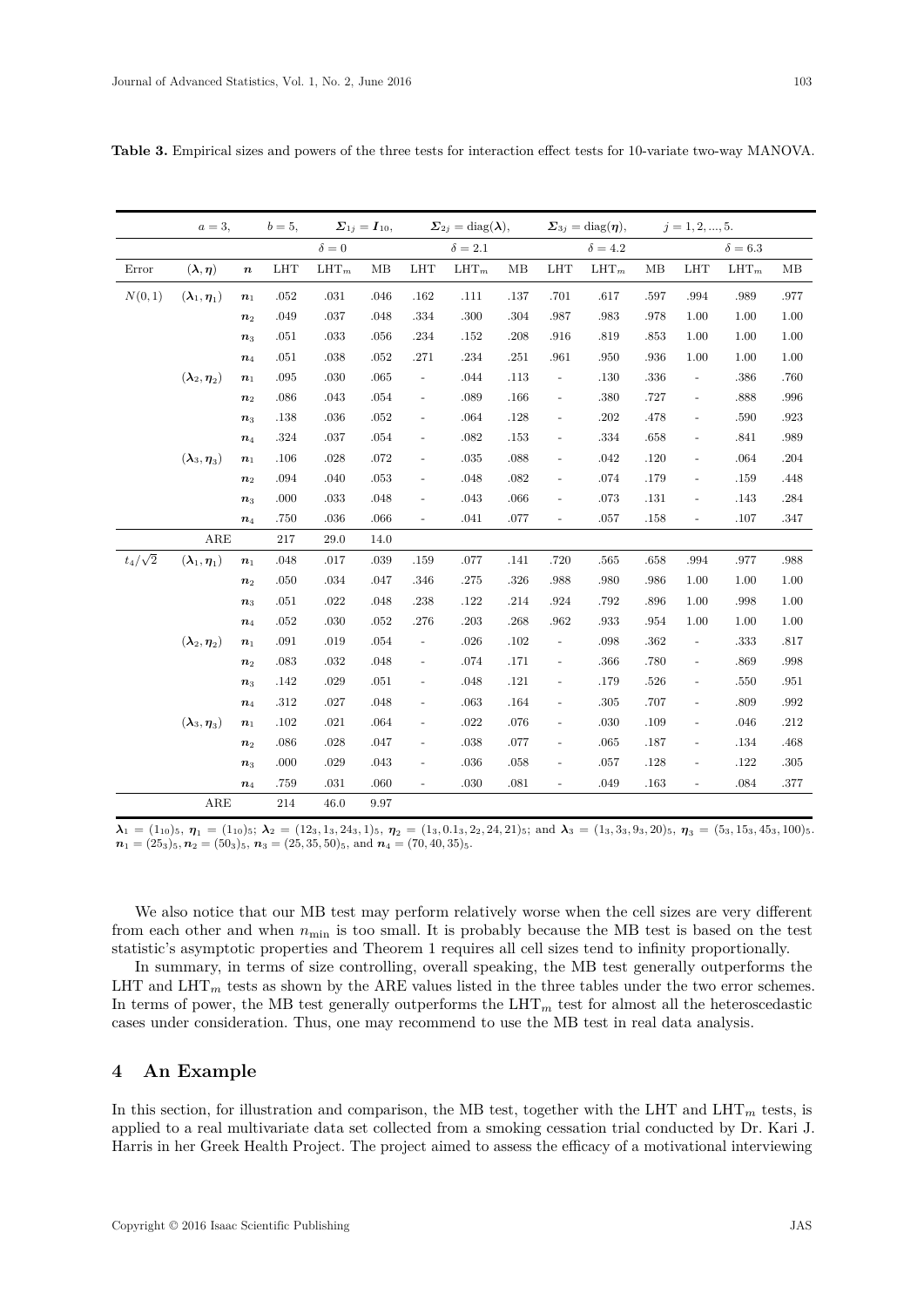|       |                                                                                         | LHT  |      |      | $LHT_m$ |      |      | MВ   |                  |
|-------|-----------------------------------------------------------------------------------------|------|------|------|---------|------|------|------|------------------|
| Error | Tab1                                                                                    | Tab2 | Tab3 | Tab1 | Tab2    | Tab3 | Tab1 | Tab2 | Tab <sub>3</sub> |
|       | $N(0,1)$ 3.9–25.3 4.5–15.4 0–75.0 2.7–4.9 2.0–3.8 2.8–4.3 4.1–5.2 4.3–6.9 4.6–7.2       |      |      |      |         |      |      |      |                  |
|       | $t_4/\sqrt{2}$ 3.2-25.2 4.9-16.6 0-75.9 1.7-3.6 1.2-2.8 1.7-3.4 2.3-4.1 2.9-5.2 3.9-6.4 |      |      |      |         |      |      |      |                  |

**Table 4.** The empirical size ranges (in percentage) of the three tests, taken from Tables 1–3.

versus an attention matched control on smoking quit rate. The subjects for the research are students from 20 individual fraternity or sorority chapters (Greek houses) of the University of Missouri-Colombia and with 2 levels (low and high) of depression. The researchers believed that the level of depression of each subject is associated with the nicotine dependence of the subject and they also wanted to know if the nicotine dependence of the subjects depended on the chapter they came from. The nicotine dependence of the subjects was measured by three well-known scales, namely, the Fagerstr´'om Test for Nicotine Dependence ([31]), the Hooked on Nicotine Checklist ([32]), and the Minnesota Tobacco Withdrawal Scale ([33]). The resulting data may be referred to as the smoking cessation data. For the detailed description about the background of the smoking cessation trial and the interpretation of the variables, the reader is referred to [3] who analyzed the data using their modified WLR*,* LHT and BNP tests.

Table 5 shows the test results of applications of the LHT,  $LHT_m$  and MB tests to the smoking cessation data for checking the significance of the main and interaction effects of the two factors "Chapter" and "Depression". Both the equal-weight and the size-adapted-weight methods, as described in Section 2.1, were considered. Note that the P-values of the LHT and  $LHT_m$  tests were computed using the F-approximation method widely adopted in SAS and SPSS.

|                             | LHT  | $LHT_m$ | MВ   |
|-----------------------------|------|---------|------|
| Equal-weight method         |      |         |      |
| Chapter                     | .015 | .350    | .211 |
| Depression                  | .000 | .000    | .000 |
| $Chapter \times$ Depression | .075 | .465    | .601 |
| Size-adapted-weight method  |      |         |      |
| Chapter                     | .124 |         | .204 |
| Depression                  | .000 |         | .000 |
| $Chapter \times$ Depression | .075 |         | .601 |
|                             |      |         |      |

**Table 5.** P-values for the smoking cessation data.

We first examine the test results of the three tests under the equal-weight method. It is seen that all the three tests suggest that the main effect of "Depression" is highly significant. However, both MB and LHT<sub>m</sub> tests suggest that the main effect of "Chapter" and the interaction effect between "Chapter" and "Depression" are not significant, while LHT test indicates that "Chapter" is significant at 5% level and the interaction is significant at 10% level. Application of the Box's M test ([7]) to the smoking cessation data suggests that the cell covariance matrices for the two-way MANOVA model are significantly different. In this case, the conclusion made by the  $LHT_m$  and MB tests is more credible than that made by the LHT test since both  $LHT_m$  and MB tests take the data heteroscedasticity into account.

The  $LHT_m$  is not defined for the size-adapted method in [3]. The test results of the MB test for the main and interaction effects of "Chapter" and "Depression" are consistent under both weight methods.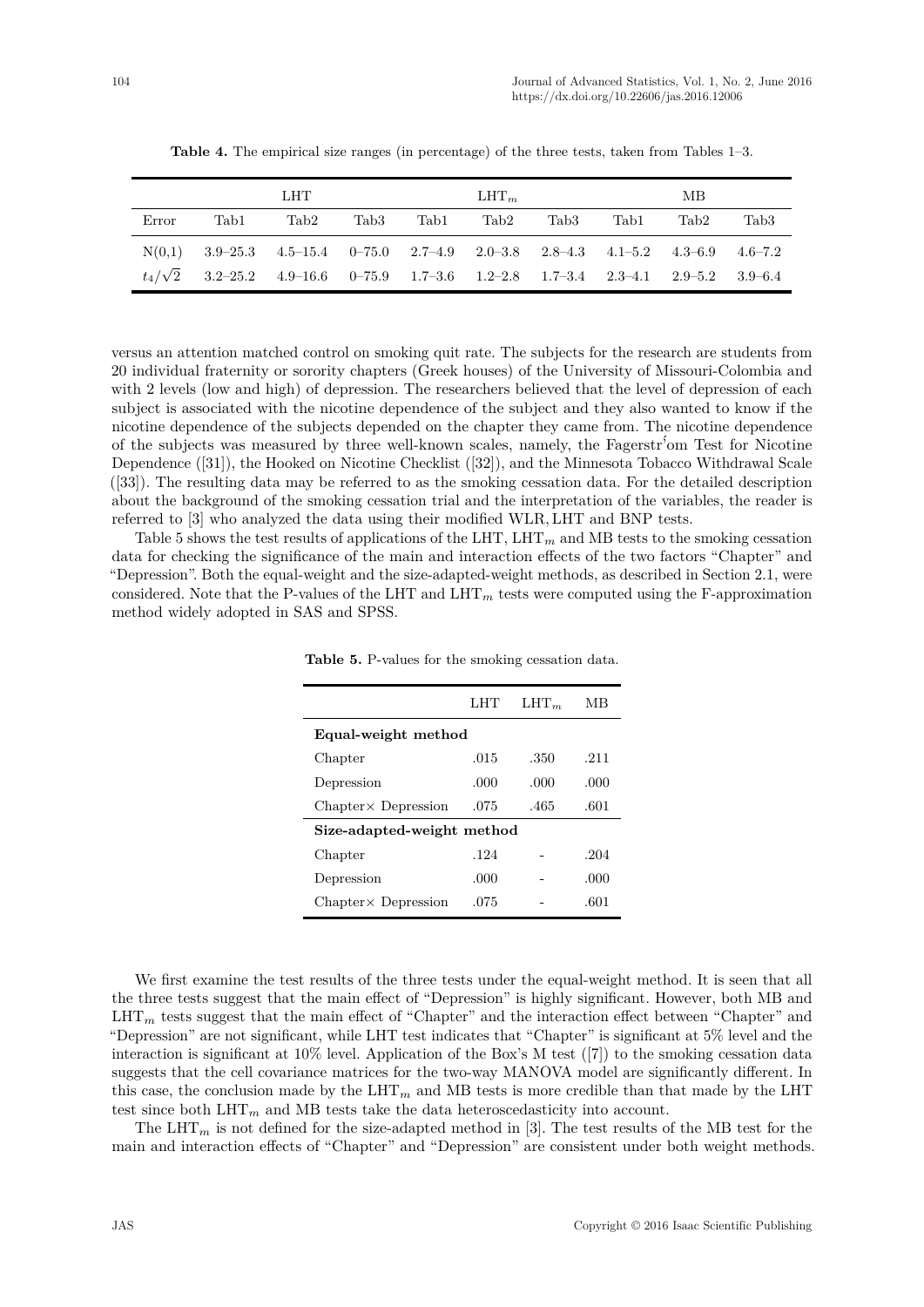However, it is not the case for the LHT test. Actually, for the main effect of "Chapter", the conclusion made by the LHT test under the equal-weight method is opposite to the one under the size-adapted-weight method, showing some impact of the cell covariance matrices heteroscedasticity on the LHT test. It is well known ([28]) that if the cell covariance matrices were homogeneous, the test results of the LHT test would not be affected by the weight method used. Thus, the LHT test's inconsistent results under different weight methods indicate a serious impact of the cell covariance matrices heteroscedasticity on the LHT test.

## **References**

- 1. T. W. Anderson, *An introduction to multivariate statistical analysis, 3rd Edition*. Wiley New York, 2003.
- 2. Y. Fujikoshi, "Transformations with improved chi-squared approximations," *Journal of Multivariate Analysis*, vol. 72, no. 2, pp. 249–263, 2000.
- 3. S. W. Harrar and A. C. Bathke, "A modified two-factor multivariate analysis of variance: asymptotics and small sample approximations," *Annals of the Institute of Statistical Mathematics*, vol. 64, no. 1, pp. 135–165, 2012.
- 4. R. A. Johnson and D. W. Wichern, *Applied multivariate statistical analysis, 6th Edition*. Upper Saddle River, N.J. : Prentice Hall, 2008.
- 5. J. Xu and X. Cui, "Robustified MANOVA with applications in detecting differentially expressed genes from oligonucleotide arrays," *Bioinformatics*, vol. 24, no. 8, pp. 1056–1062, 2008.
- 6. C.-A. Tsai and J. J. Chen, "Multivariate analysis of variance test for gene set analysis," *Bioinformatics*, vol. 25, no. 7, pp. 897–903, 2009.
- 7. G. E. Box, "A general distribution theory for a class of likelihood criteria," *Biometrika*, vol. 36, no. 3/4, pp. 317–346, 1949.
- 8. J.-T. Zhang, "Two-way MANOVA with unequal cell sizes and unequal cell covariance matrices," *Technometrics*, vol. 53, no. 4, pp. 426–439, 2011.
- 9. J.-T. Zhang and S. Xiao, "A note on the modified two-way MANOVA tests," *Statistics & Probability Letters*, vol. 82, no. 3, pp. 519–527, 2012.
- 10. J.-T. Zhang, "An approximate degrees of freedom test for heteroscedastic two-way ANOVA," *Journal of Statistical Planning and Inference*, vol. 142, no. 1, pp. 336–346, 2012.
- 11. ——, "An approximate Hotelling  $T^2$ -Test for heteroscedastic one-way MANOVA," *Open Journal of Statistics*, vol. 2, no. 1, pp. 1–11, 2012.
- 12. Y. Yao, "An approximate degrees of freedom solution to the multivariate Behrens-Fisher problem," *Biometrika*, vol. 52, no. 1/2, pp. 139–147, 1965.
- 13. S. Johansen, "The Welch-James approximation to the distribution of the residual sum of squares in a weighted linear regression," *Biometrika*, vol. 67, no. 1, pp. 85–92, 1980.
- 14. D. Nel and C. V. D. Merwe, "A solution to the multivariate Behrens-Fisher problem," *Communications in Statistics - Theory and Methods*, vol. 15, no. 12, pp. 3719–3735, 1986.
- 15. S.-J. Kim, "A practical solution to the multivariate Behrens-Fisher problem," *Biometrika*, vol. 79, no. 1, pp. 171–176, 1992.
- 16. W. F. Christensen and A. C. Rencher, "A comparison of type I error rates and power levels for seven solutions to the multivariate Behrens-Fisher problem," *Communications in Statistics - Simulation and Computation*, vol. 26, no. 4, pp. 1251–1273, 1997.
- 17. K. Krishnamoorthy and J. Yu, "Modified Nel and Van der Merwe test for the multivariate Behrens-Fisher problem," *Statistics & Probability Letters*, vol. 66, no. 2, pp. 161–169, 2004.
- 18. H. Yanagihara and K.-H. Yuan, "Three approximate solutions to the multivariate Behrens-Fisher problem," *Communications in Statistics - Simulation and Computation*, vol. 34, no. 4, pp. 975–988, 2005.
- 19. A. Belloni and G. Didier, "On the Behrens-Fisher problem: A globally convergent algorithm and a finite-sample study of the Wald, LR and LM tests," *The Annals of Statistics*, vol. 36, no. 5, pp. 2377–2408, 2008.
- 20. Ł. Smaga, "Wald-type statistics using 2-inverses for hypothesis testing in general factorial designs," *Statistics & Probability Letters*, vol. 107, pp. 215–220, 2015.
- 21. R. Krutchkoff, "Two-way fixed effects analysis of variance when the error variances may be unequal," *Journal of Statistical Computation and Simulation*, vol. 32, no. 3, pp. 177–183, 1989.
- 22. M. M. Ananda and S. Weerahandi, "Two-way ANOVA with unequal cell frequencies and unequal variances," *Statistica Sinica*, vol. 7, no. 3, pp. 631–646, 1997.
- 23. P. Bao and M. M. A. Ananda, "Performance of two-way ANOVA procedures when cell frequencies and variances are unequal," *Communications in Statistics - Simulation and Computation*, vol. 30, no. 4, pp. 805–829, 2001.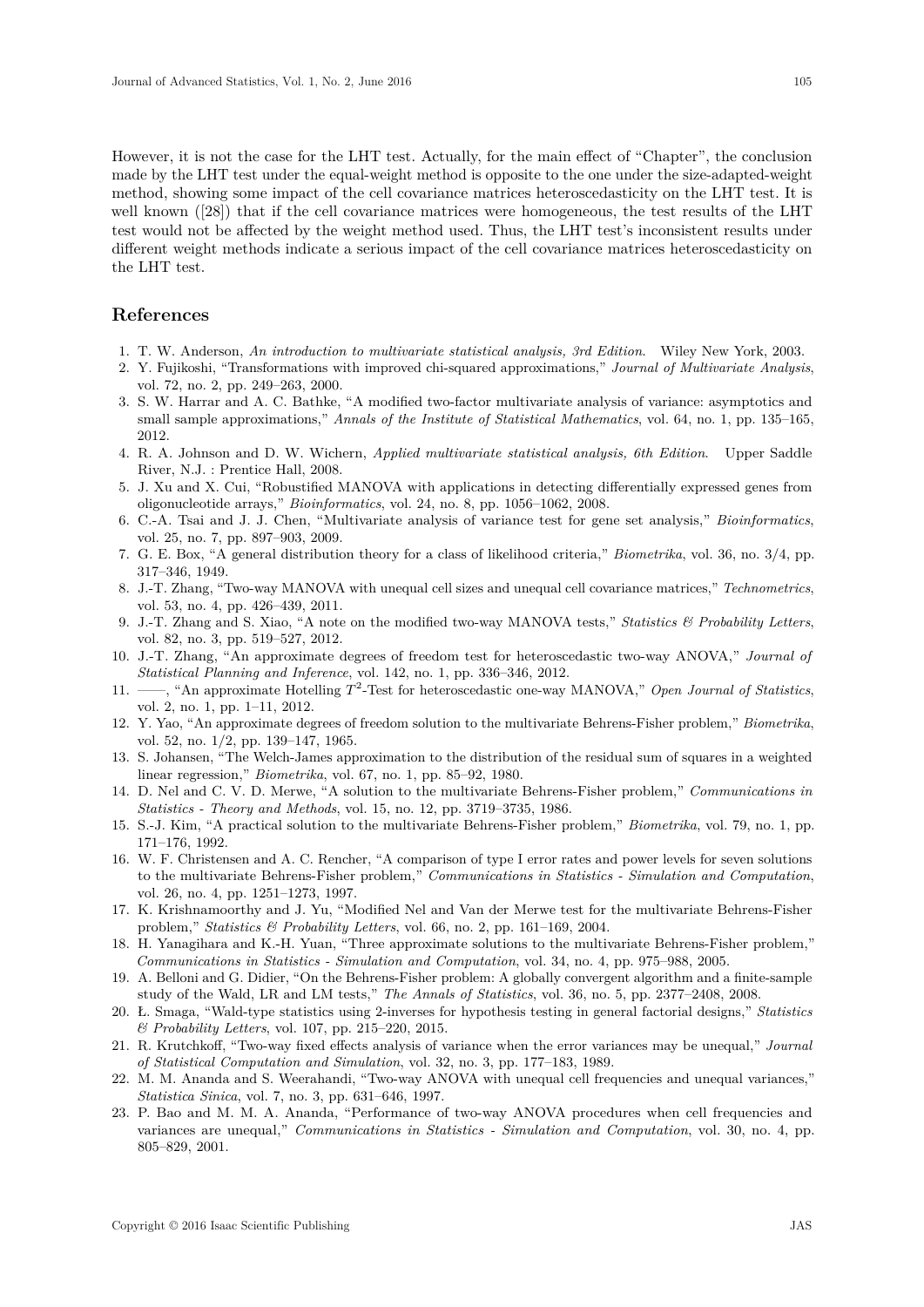- 24. W. Mu, S. Xiong, and X. Xu, "Generalized confidence regions of fixed effects in the two-way ANOVA," *Journal of Systems Science and Complexity*, vol. 21, no. 2, pp. 276–282, 2008.
- 25. L.-W. Xu, F.-Q. Yang, A. Abula, and S. Qin, "A parametric bootstrap approach for two-way ANOVA in presence of possible interactions with unequal variances," *Journal of Multivariate Analysis*, vol. 115, pp. 172–180, 2013.
- 26. F. Konietschke, A. C. Bathke, S. W. Harrar, and M. Pauly, "Parametric and nonparametric bootstrap methods for general MANOVA," *Journal of Multivariate Analysis*, vol. 140, pp. 291–301, 2015.
- 27. M. Pauly, E. Brunner, and F. Konietschke, "Asymptotic permutation tests in general factorial designs," *Journal of the Royal Statistical Society: Series B (Statistical Methodology)*, vol. 77, no. 2, pp. 461–473, 2015.
- 28. Y. Fujikoshi, "Two-way ANOVA models with unbalanced data," *Discrete Mathematics*, vol. 116, no. 1, pp. 315–334, 1993.
- 29. A. M. Kshirsagar, *Multivariate Analysis*. New York: Marcel Decker, 1972.
- 30. R. R. Wilcox, "Adjusting for unequal variances when comparing means in one-way and two-way fixed effects ANOVA models," *Journal of Educational and Behavioral Statistics*, vol. 14, no. 3, pp. 269–278, 1989.
- 31. T. F. Heatherton, L. T. Kozlowski, R. C. Frecker, and K.-O. Fagerström, "The Fagerström test for nicotine dependence: a revision of the Fagerström tolerance questionnaire," *British Journal of Addiction*, vol. 86, no. 9, pp. 1119–1127, 1991.
- 32. R. J. Wellman, J. A. Savageau, S. Godiwala, N. Savageau, K. Friedman, J. Hazelton, and J. R. DiFranza, "A comparison of the hooked on nicotine checklist and the Fagerström test for nicotine dependence in adult smokers," *Nicotine & Tobacco Research*, vol. 8, no. 4, pp. 575–580, 2006.
- 33. J. R. Hughes, D. K. Hatsukami, R. W. Pickens, D. Krahn, S. Malin, and A. Luknic, "Effect of nicotine on the tobacco withdrawal syndrome," *Psychopharmacology*, vol. 83, no. 1, pp. 82–87, 1984.
- 34. G. Letac and H. Massam, "All invariant moments of the Wishart distribution," *Scandinavian Journal of Statistics*, vol. 31, no. 2, pp. 295–318, 2004.

### **APPENDIX: Technical Proofs**

**Proof of Theorem 1** Under the given conditions, we have

$$
\hat{\Sigma}_{ij} \sim W_q(n_{ij} - 1, \Sigma_{ij}/(n_{ij} - 1)), \quad i = 1, 2, \cdots, a; j = 1, 2, \cdots, b,
$$
\n(A.1)

where  $W_a(m, V)$  denotes a q-dimensional Wishart distribution with m degree of freedom and covariance matrix V. It follows that  $(\hat{\Sigma}_{ij} - \Sigma_{ij})/n_{ij} = O_p(n_{ij}^{-3/2}), \quad i = 1, 2, \cdots, a; j = 1, 2, \cdots, b.$  Thus  $\hat{\Sigma} - \Sigma =$  $O_p(n_{\min}^{-3/2})$ . Notice that  $\mathbf{\Sigma} = O(n_{\min}^{-1})$ , we further have

$$
\mathbf{R} = \mathbf{H}(\hat{\boldsymbol{\Sigma}} - \boldsymbol{\Sigma})\mathbf{H}^T = O_p(n_{\min}^{-1/2}),
$$
\n(A.2)

where *H* is defined in (16) and  $H = O(n_{\min}^{1/2})$ . This implies that

$$
\boldsymbol{W} = \boldsymbol{I}_q + \boldsymbol{H}(\hat{\boldsymbol{\Sigma}} - \boldsymbol{\Sigma})\boldsymbol{H}^T = \boldsymbol{I}_q + \boldsymbol{R} = \boldsymbol{I}_q + O_p(n_{\min}^{-1/2}).
$$
\n(A.3)

Theorem 1 holds from Slutsky's theorem and the fact that under  $H_0$ ,  $z^T z \sim \chi_q^2$ . **Proof of Theorem 2** Notice that under  $H_0$ , we have  $z \sim N_q(\mathbf{0}, \mathbf{I}_q)$ . Applying the conditional expectation

rule, some simple algebra leads to  
\n
$$
E(T) = E \operatorname{tr}(\mathbf{W}^{-1}) \text{ and } E(T^2) = 2E \operatorname{tr}(\mathbf{W}^{-2}) + E \operatorname{tr}^2(\mathbf{W}^{-1}).
$$
\n(A.4)

From the proof of Theorem 1, we have that  $W = I_q + R$  with  $R = O_p(n_{\text{min}}^{-1/2})$ ; see (A.2). Then we have

$$
\begin{array}{l} \boldsymbol{W}^{-1}=(\boldsymbol{I}_q+\boldsymbol{R})^{-1}=\boldsymbol{I}_q-\boldsymbol{R}+\boldsymbol{R}^2-\boldsymbol{R}^3+O_p(n_{\min}^{-2}),\\ \boldsymbol{W}^{-2}=(\boldsymbol{I}_q+\boldsymbol{R})^{-2}=\boldsymbol{I}_q-2\boldsymbol{R}+3\boldsymbol{R}^2-4\boldsymbol{R}^3+O_p(n_{\min}^{-2}). \end{array}
$$

It is easy to see from  $(A.2)$  that  $E(\mathbf{R}) = 0$  and  $Etr(\mathbf{R}) = 0$ . Thus

$$
\begin{aligned} \text{Etr}(\mathbf{W}^{-1}) &= q + \text{Etr}(\mathbf{R}^2) - \text{Etr}(\mathbf{R}^3) + O(n_{\min}^{-2}),\\ \text{Etr}(\mathbf{W}^{-2}) &= q + 3 \text{Etr}(\mathbf{R}^2) - 4 \text{Etr}(\mathbf{R}^3) + O(n_{\min}^{-2}),\\ \text{Etr}^2(\mathbf{W}^{-1}) &= q^2 + \text{Etr}^2(\mathbf{R}) + 2q \text{Etr}(\mathbf{R}^2) - 2q \text{Etr}(\mathbf{R}^3) - 2 \text{Etr}(\mathbf{R}) \text{tr}(\mathbf{R}^2) + O(n_{\min}^{-2}).\end{aligned} \tag{A.5}
$$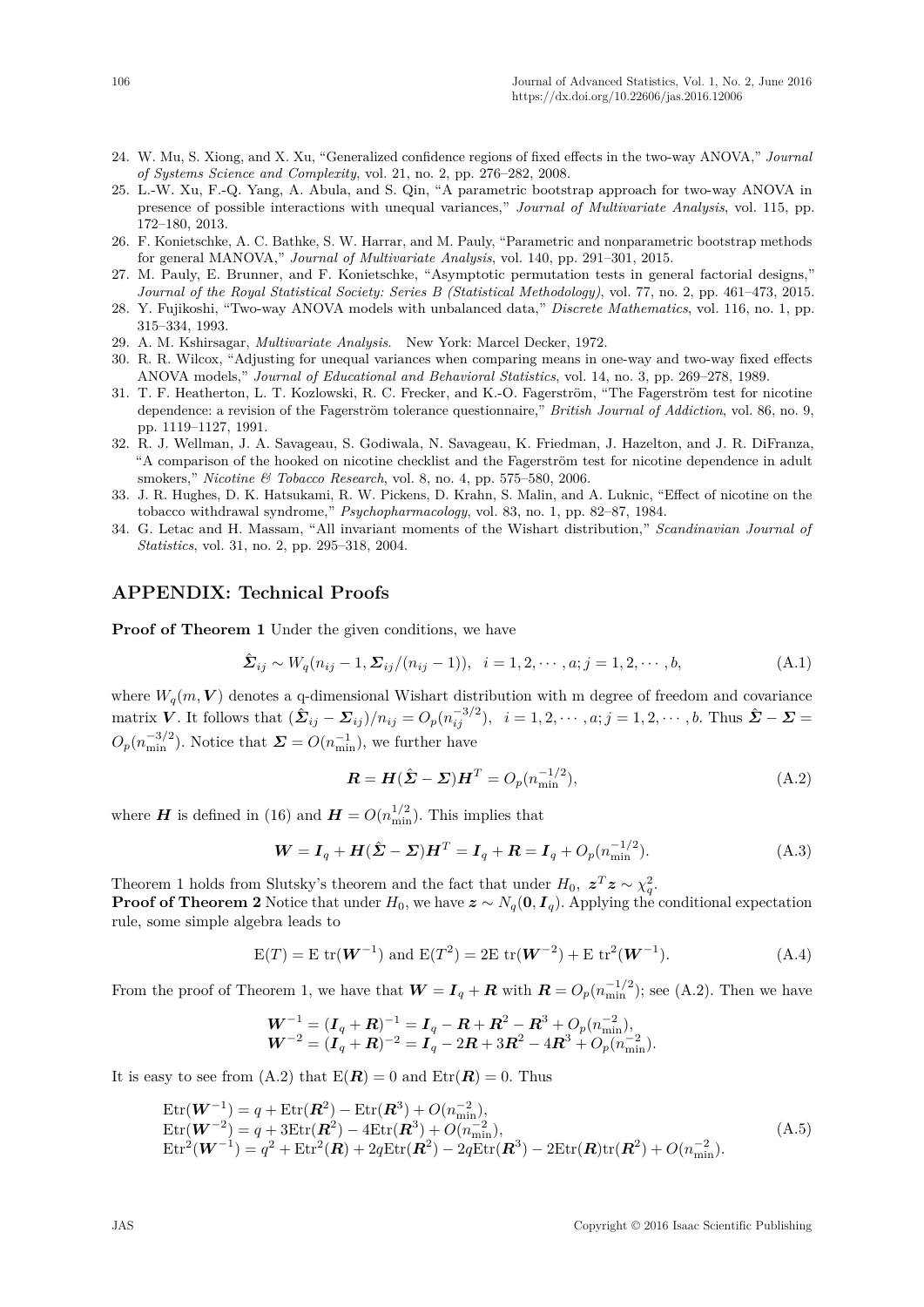To find  $\text{Etr}(\mathbf{R}^2)$  and  $\text{Etr}^2(\mathbf{R})$  among others, we need some results from [34]. They showed that if  $\boldsymbol{Y} \sim W_q(m, \boldsymbol{V}), \text{ then}$ 

$$
\begin{aligned} \n\text{Etr}^2[\mathbf{Y} - \text{E}(\mathbf{Y})] &= 2m \text{tr}(\mathbf{V}^2), \quad \text{Etr}[\mathbf{Y} - \text{E}(\mathbf{Y})]^2 = m[\text{tr}(\mathbf{V}^2) + \text{tr}^2(\mathbf{V})],\\ \n\text{Etr}[\mathbf{Y} - \text{E}(\mathbf{Y})]^3 &= m \text{tr}^3(\mathbf{V}) + 3m \text{tr}(\mathbf{V}) \text{tr}(\mathbf{V}^2) + 4m \text{tr}(\mathbf{V}^3),\\ \n\text{Etr}[\mathbf{Y} - \text{E}(\mathbf{Y})] \text{tr}[\mathbf{Y} - \text{E}(\mathbf{Y})]^2 &= 4m \text{tr}(\mathbf{V}) \text{tr}(\mathbf{V}^2) + 4m \text{tr}(\mathbf{V}^3). \n\end{aligned} \tag{A.6}
$$

By (A.2),  $\bm{R} = \sum_{i=1}^{a} \sum_{j=1}^{b} (\bm{W}_{ij} - \bm{\Omega}_{ij}) = \sum_{i=1}^{a} \sum_{j=1}^{b} \bm{R}_{ij}$  where  $\bm{R}_{ij} = \bm{W}_{ij} - \bm{E} \bm{W}_{ij}$  with  $\bm{W}_{ij} =$  $n_{ij}^{-1}H_{ij}\hat{\Sigma}_{ij}H_{ij}^T$ ,  $i=1,2,\cdots,a; j=1,2,\cdots,b$ . Since  $W_{11},\cdots,W_{ab}$  are independent and  $\mathrm{E}R_{ij}$ 0*,*  $i = 1, 2, \dots, a; j = 1, 2, \dots, b$ , we have

$$
\operatorname{Etr}(\boldsymbol{R}^2) = \sum_{i=1}^a \sum_{j=1}^b \operatorname{Etr}(\boldsymbol{R}^2_{ij}),
$$
\n
$$
\operatorname{Etr}^2(\boldsymbol{R}) = \sum_{i=1}^a \sum_{j=1}^b \operatorname{Etr}^2(\boldsymbol{R}_{ij}),
$$
\n
$$
\operatorname{Etr}^3(\boldsymbol{R}) = \sum_{i=1}^a \sum_{j=1}^b \operatorname{Etr}^3(\boldsymbol{R}_{ij}),
$$
\n
$$
\operatorname{Etr}(\boldsymbol{R}) \operatorname{tr}(\boldsymbol{R}^2) = \sum_{i=1}^a \sum_{j=1}^b \operatorname{Etr}(\boldsymbol{R}_{ij}) \operatorname{tr}(\boldsymbol{R}^2_{ij}).
$$

By  $(A.1)$  and applying  $(A.6)$ , we have

$$
\begin{aligned}\n\text{Etr}(\mathbf{R}^2) &= \sum_{i=1}^a \sum_{j=1}^b [\text{tr}(\Omega_{ij}^2) + \text{tr}^2(\Omega_{ij})] / (n_{ij} - 1) = \Delta_1 + \Delta_2, \\
\text{Etr}^2(\mathbf{R}) &= 2 \sum_{i=1}^a \sum_{j=1}^b \text{tr}(\Omega_{ij}^2) / (n_{ij} - 1) = 2\Delta_1, \\
\text{Etr}^3(\mathbf{R}) &= \sum_{i=1}^a \sum_{j=1}^b [\text{tr}^3(\Omega_{ij}) + 3\text{tr}(\Omega_{ij}) \text{tr}(\Omega_{ij}^2) + 4\text{tr}(\Omega_{ij}^3)] / (n_{ij} - 1)^2 = O(n_{\min}^{-2}), \\
\text{Etr}(\mathbf{R}) \text{tr}(\mathbf{R}^2) &= \sum_{i=1}^a \sum_{j=1}^b [\text{4tr}(\Omega_{ij}) \text{tr}(\Omega_{ij}^2) + 4\text{tr}(\Omega_{ij}^3)] / (n_{ij} - 1)^2 = O(n_{\min}^{-2}),\n\end{aligned} \tag{A.7}
$$

where  $\Delta_1$  and  $\Delta_2$  are as defined in Theorem 2 and we have used the fact that  $0 \leq \text{tr}(\Omega_{ij}) < q$  since  $\sum_{i=1}^{a} \sum_{j=1}^{b} \text{tr}(\boldsymbol{\Omega}_{ij}) = q$ . Combining (A.5) and (A.7) gives that

$$
\begin{aligned} \text{Etr}(\mathbf{W}^{-1}) &= q + \Delta_1 + \Delta_2 + O(n_{\min}^{-2}), \\ \text{Etr}(\mathbf{W}^{-2}) &= q + 3(\Delta_1 + \Delta_2) + O(n_{\min}^{-2}), \\ \text{Etr}^2(\mathbf{W}^{-1}) &= q^2 + (2q + 1)\Delta_1 + 2q\Delta_2 + O(n_{\min}^{-2}). \end{aligned} \tag{A.8}
$$

These, together with (A.4), yield that  $E(T) = q\left[1 + \frac{\alpha_1}{n_{\min}}\right] + O(n_{\min}^{-2})$  and  $E(T^2) = q(q+2)\left[1 + \frac{\alpha_2}{n_{\min}}\right] +$  $O(n_{\min}^{-2})$  where  $\alpha_1 = n_{\min}(\Delta_1 + \Delta_2)/q$  and  $\alpha_2 = n_{\min}[(2q + 8)\Delta_1 + (2q + 6)\Delta_2]/[q(q + 2)]$  as desired.

We now find the lower and upper bounds of  $\Delta_1$  and  $\Delta_2$  as given in (18). For  $i = 1, 2, \dots, a; j =$  $1, 2, \cdots, b$ , set  $B_{ij} = n_{ij}^{-1/2} H_{ij} \Sigma_{ij}^{1/2}$ , a  $q \times p$  full rank matrix so that  $\mathbf{\Omega}_{ij} = B_{ij} B_{ij}^T$ . It follows that  $Q_{ij}$  is are nonnegative, so are their eigenvalues. Notice that  $Q_{ij}$  and  $Q_{ij} = B_{ij}^T B_{ij}$  :  $p \times p$  have the same nonzero eigenvalues. Thus, *Ωij* has at most *p* nonzero eigenvalues. Denote the largest *p* eigenvalues of  $\Omega_{ij}$  by  $\lambda_{ij,r}$ ,  $r = 1, 2, \cdots, p$  which include all the nonzero eigenvalues of  $\Omega_{ij}$ . It is easy to verify that  $\sum_{i=1}^{a} \sum_{j=1}^{b} \mathbf{\Omega}_{ij} = \mathbf{I}_q$ . Therefore, we have  $\sum_{i=1}^{a} \sum_{j=1}^{b}$  tr $(\mathbf{\Omega}_{ij}) = q$  and  $\mathbf{I}_q - \mathbf{\Omega}_{ij} = \sum_{s \neq i} \sum_{t \neq j} \mathbf{\Omega}_{st}$ . Therefore  $I_q - \Omega_{ij}$  is nonnegative, showing that the eigenvalues of  $\Omega_{ij}$  are less than 1. It follows that  $\text{tr}(\Omega_{ij}^2) = \sum_{r=1}^p \lambda_{ij,r}^2 \leq \sum_{r=1}^p \lambda_{ij,r} = \text{tr}(\Omega_l)$  and  $\text{tr}(\Omega_{ij}) = \sum_{r=1}^p \lambda_{ij,r} \leq p$ . These, together with  $\sum_{i=1}^{a} \sum_{j=1}^{b} tr(\mathbf{\Omega}_{ij}) = q$ , imply that  $\Delta_1 = \sum_{i=1}^{a} \sum_{j=1}^{b} tr(\mathbf{\Omega}_{ij}^2)/(n_{ij} - 1) \le q/(n_{\min} - 1)$  and  $\Delta_2 = \sum_{i=1}^a \sum_{j=1}^b \text{tr}^2(\mathbf{\Omega}_{ij})/(n_{ij}-1) \leq pq/(n_{\min}-1).$ 

Notice that for any nonnegative numbers  $a_1, a_2, \dots, a_m$ , we always have

$$
\sum_{l=1}^{m} a_l^2 \ge (\sum_{l=1}^{m} a_l)^2 / m. \tag{A.9}
$$

It follows that  $\text{tr}(\Omega_{ij}^2) = \sum_{r=1}^p \lambda_{ij,r}^2 \ge (\sum_{r=1}^p \lambda_{ij,r})^2/p = \text{tr}^2(\Omega_{ij})/p$ . So  $\Delta_1 \ge$  $p^{-1}\sum_{i=1}^{a}\sum_{j=1}^{b}$  tr<sup>2</sup> $(\mathbf{\Omega}_{ij})/(n_{ij}-1) = \Delta_2/p$ . Using (A.9) again and the fact that  $\sum_{i=1}^{a}\sum_{j=1}^{b}$  tr $(\mathbf{\Omega}_{ij}) = q$ , we have  $\Delta_2 \geq \left[\sum_{i=1}^a \sum_{j=1}^b \text{tr}(\boldsymbol{\Omega}_{ij})\right]^2/[(n_{\text{max}}-1)ab] = \frac{q^2}{(n_{\text{max}}-1)ab}$ . It follows that  $\Delta_1 \geq \frac{q^2}{(n_{\text{max}}-1)abp}$ . The theorem is then proved.